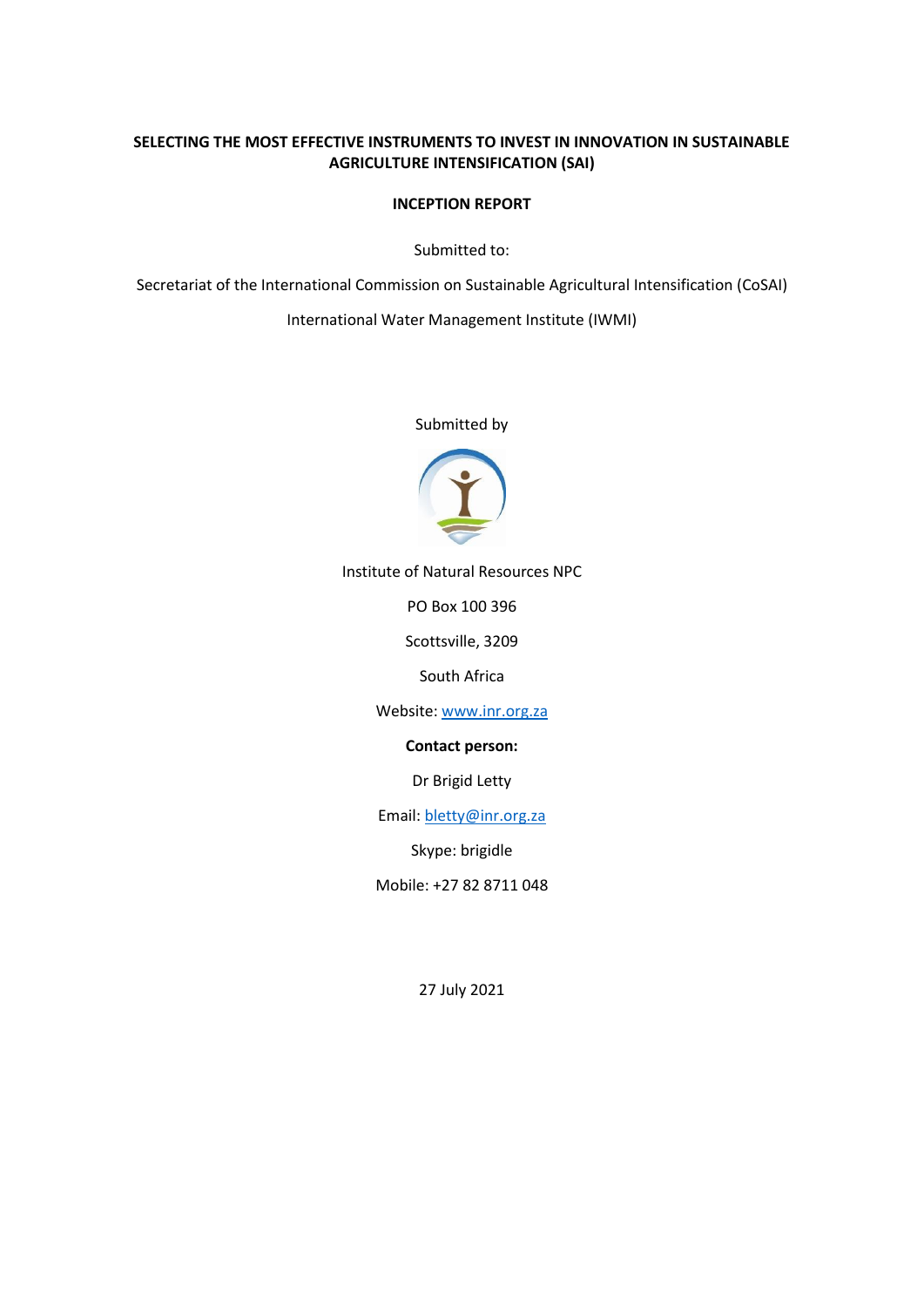#### **Table of Contents**

| $\mathbf{1}$   |       |  |  |  |  |  |  |
|----------------|-------|--|--|--|--|--|--|
| $\overline{2}$ |       |  |  |  |  |  |  |
| 3              |       |  |  |  |  |  |  |
| 4              |       |  |  |  |  |  |  |
| 4.1            |       |  |  |  |  |  |  |
| 4.2            |       |  |  |  |  |  |  |
| 4.3            |       |  |  |  |  |  |  |
| 4.4            |       |  |  |  |  |  |  |
|                | 4.4.1 |  |  |  |  |  |  |
|                | 4.4.2 |  |  |  |  |  |  |
|                | 4.4.3 |  |  |  |  |  |  |
| 4.5            |       |  |  |  |  |  |  |
| 4.6            |       |  |  |  |  |  |  |
| 4.7            |       |  |  |  |  |  |  |
| 4.8            |       |  |  |  |  |  |  |
| 4.9            |       |  |  |  |  |  |  |
| 5              |       |  |  |  |  |  |  |
| 6              |       |  |  |  |  |  |  |
|                |       |  |  |  |  |  |  |
|                |       |  |  |  |  |  |  |
|                |       |  |  |  |  |  |  |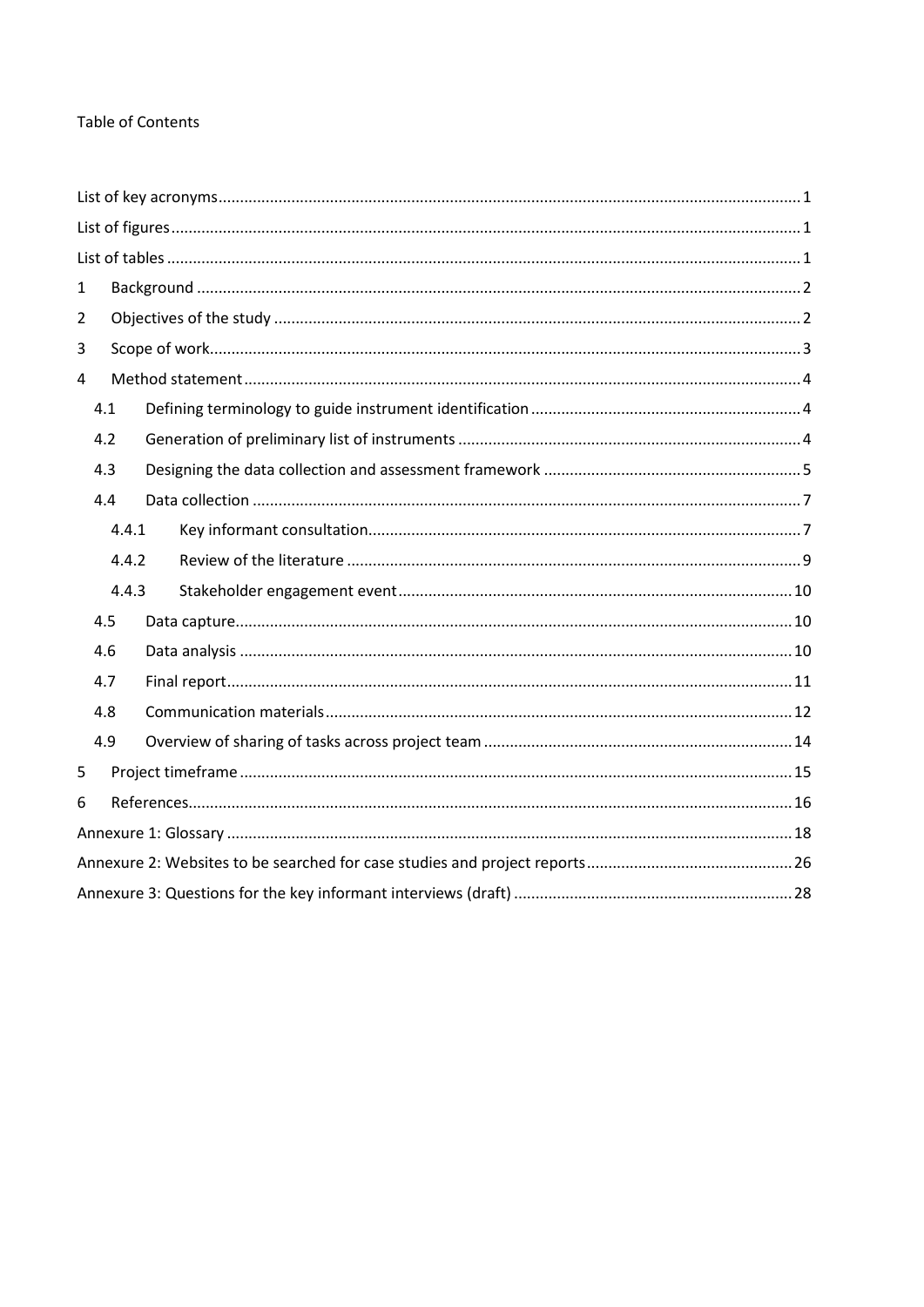## <span id="page-2-0"></span>List of key acronyms

CoSAI Commission on Sustainable Agriculture Intensification FAO Food and Agriculture Organization GS Global south ICT Information and communication technology ISS Innovation investment study KI Key informant KII Key informant interview MENA Middle East and North Africa NGO Non-governmental organisation OECD Economic Cooperation and Development OG Oversight Group R&D Research and development SAI Sustainable agriculture intensification SDG Sustainable development goals

## <span id="page-2-1"></span>List of figures

[Figure 1 Hypothetical characterisation of instruments that support innovation considering amount of](#page-12-1)  [investment and level of commercialisation..................................................................................................11](#page-12-1)

## <span id="page-2-2"></span>List of tables

| Table 2 Summary of column headings and drop-down options for the data capturing framework 6       |  |
|---------------------------------------------------------------------------------------------------|--|
|                                                                                                   |  |
| Table 4 Notional classification of instruments based on the nature of producers being supported11 |  |
|                                                                                                   |  |
|                                                                                                   |  |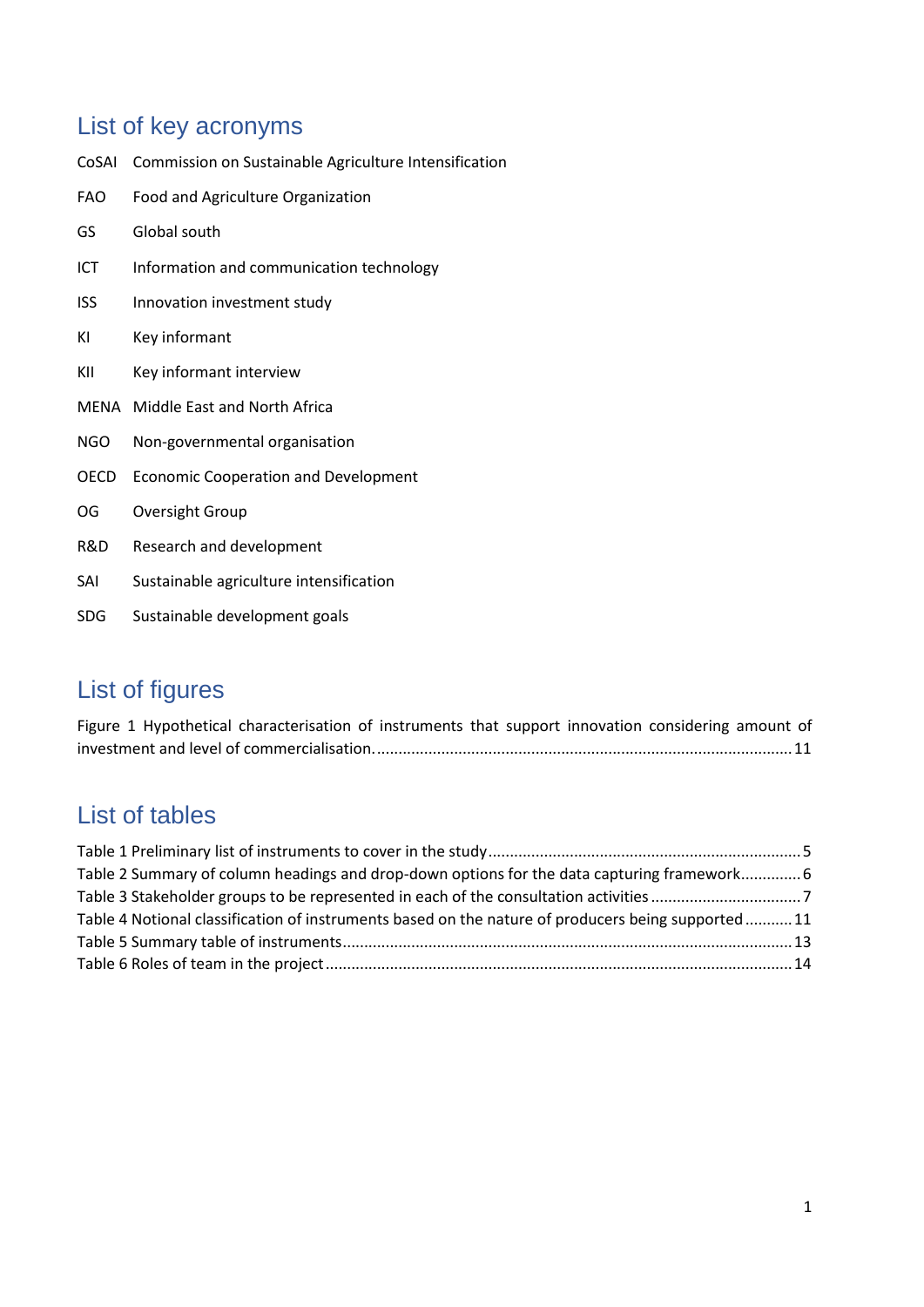## <span id="page-3-0"></span>1 Background

The Commission on Sustainable Agriculture Intensification (CoSAI) was established to increase effective investment in innovation for Sustainable Agriculture Intensification (SAI) in the Global South (GS), to support the United Nations Sustainable Development Goals (SDGs), and the climate goals of the Paris Agreement (United Nations Framework Convention on Climate Change, 2015).

For CoSAI, SAI is defined as transformative changes in agriculture and food systems that are urgently required to meet rapidly-increasing global needs for affordable, nutritious, safe and healthy food, while protecting and improving the natural environment and promoting resilient livelihoods and social equity.

There is a need to shift away from the current paradigm in agriculture that focuses primarily on increasing productivity, with sustainability being a secondary outcome, if given attention at all; sustainability is at the core of SAI (Rockström *et al*., 2017). This shift, which is underway in many parts of the GS, is leading to an increased focus on *Agricultural Innovation*, defined as "the process whereby individuals or organisations bring new or existing products, processes or ways of organizing into use for the first time in a specific context to increase effectiveness, competitiveness, resilience to shocks or environmental sustainability and thereby contribute to food security and nutrition, economic development or sustainable natural resource management" (Food and Agriculture Organization [FAO], 2019). Innovation thinking concerning SAI has moved beyond the 'pipeline' approach of simple input/output research and increasingly recognises the need to embrace complexity, adopt multidimensional and multidisciplinary practices and embrace technological innovations (especially in terms of Information and Communication Technology [ICT]) (Devaux *et al*., 2018; Brookfield Institute, 2018). Further, decentralisation of innovation processes with a people-focused and proactive approach is seen as necessary elements for more comprehensive innovation to achieve SAI's objectives (Barret et al. 2020). While these new paradigms are being explored and promoted across different parts of the agriculture sector, challenges associated with reduced funding availability and funding for novel approaches to innovation are declining, necessitating new and blended approaches to funding innovation (Echeverria and Beintema, 2009).

With this drive to fund agricultural innovation, funding instruments have become diverse in terms of both design and focus. While the pool of funders focusing on agricultural innovations has grown, so too has the number of deserving beneficiaries. This has necessitated more focused funding instruments and resulted in more results/impact driven funders. All of the above have collectively resulted in greater research emphasis on methods/tools/approaches to assess the impacts of funding instruments focussed on agricultural innovation, motivated by the need to assist and in some cases direct funders to areas of greatest need and/or impact. In this context, we need to critically evaluate the effectiveness of different instruments and strategies to support novel innovation processes for SAI in the global south (GS).

## <span id="page-3-1"></span>2 Objectives of the study

The objectives of the study, as provided in the ToR, are to:

- 1. Categorise, tabulate, and summarise the state of evidence on how well different investment approaches and instruments to promote innovation have supported the multiple objectives of SAI and drawing, to the extent possible, on lessons from other sectors and the Global North.
- 2. Develop lessons and guidance based on this evidence to help innovators and investors make choices about funding approaches and instruments to support SAI innovation.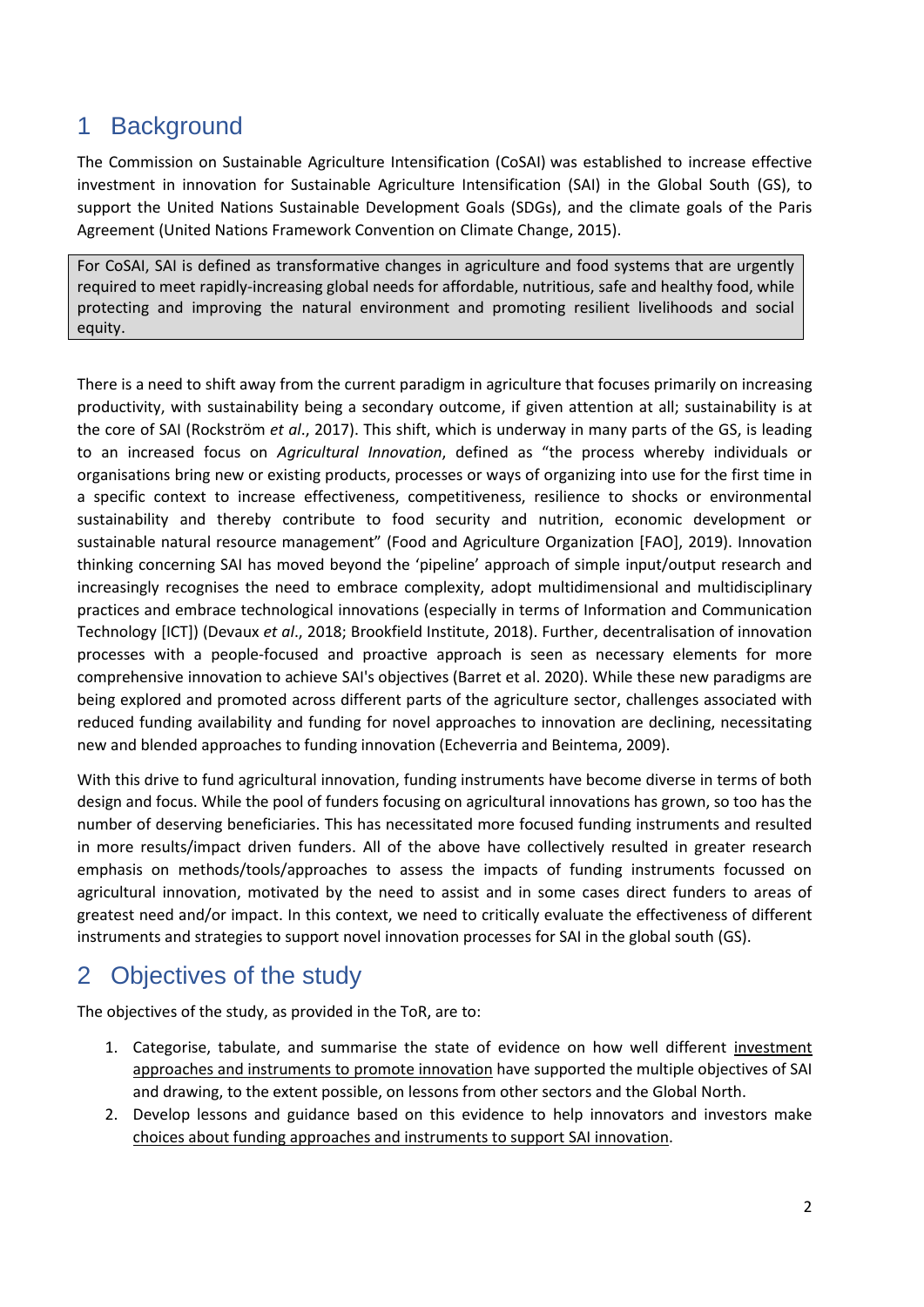## <span id="page-4-0"></span>3 Scope of work

The review will cover the following areas:

- Investment in innovation that directly or closely affects agricultural production or production decisions, or input and output markets and value chains.
- Investment in innovation that intends to benefit the GS.
- Investment from national or international entities, the private sector, producers' associations, other non-governmental organisations (NGOs) or combinations thereof.
- Focus on investment since 2010 but include older literature that provides valuable lessons.

The scope will take into account relevant findings of the CoSAI Innovation Investment Study (ISS), which has developed global estimates of the value and types of investment in SAI innovation and is expected to be completed by July 2021. A key element of this is the range of innovation outputs considered in the current study. These can include product innovations (new goods and services), process innovations (new ways of doing/making things), marketing strategies and organisational arrangements (for example, collective action to achieve some goal) (Gault 2010).

The study has three main components:

(1) Inception phase (complete with this report): Review and summarise basic background information and propose the scope, approach and work plan to deliver the requirements of the study;

(2) Main phase: Collection and analysis of published material (both peer-reviewed and grey literature) – including that sourced through requests for information directed to selected stakeholders, and key informant interviews to produce the listed outputs;

(3) Reporting phase: Production of the final report and other listed outputs.

The study will address the three main questions (two of which have embedded questions):

- 1. What types of investment instruments have been tested to support innovation in SAI in the GS? How can these be categorised into a working typology?
- 2. What is the evidence on how well different instruments have worked towards supporting SAI's multiple objectives at scale? (e.g., social equality, environmental objectives). What are the contextual and design factors that affect their success or failure in achieving these objectives (e.g., type of value chain, who participates)?
- 3. What advice can be given to innovation investors and practitioners about the instruments that can be selected for different objectives and contexts, and how these can be designed to achieve better impacts?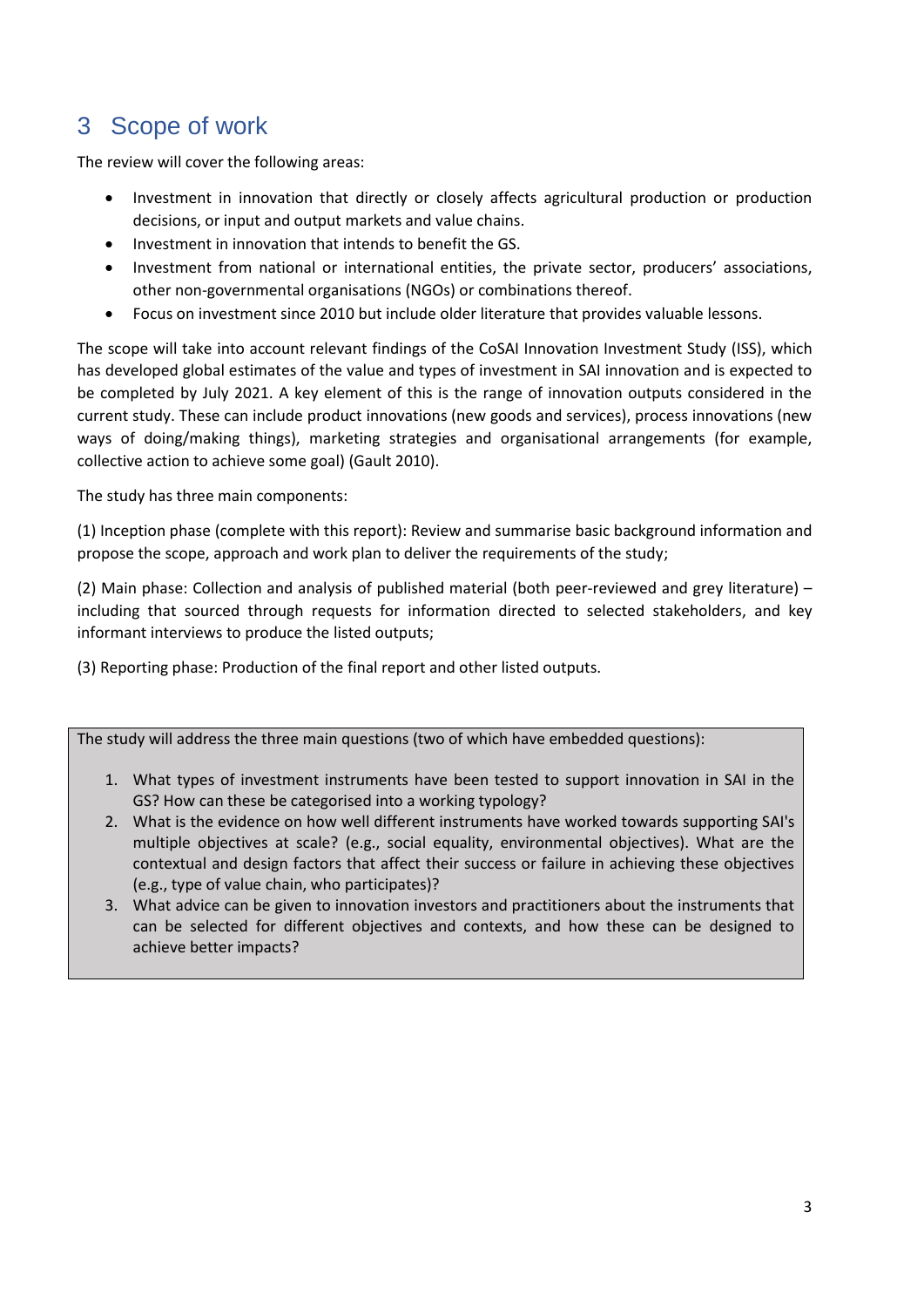### <span id="page-5-0"></span>4 Method statement

### <span id="page-5-1"></span>4.1 Defining terminology to guide instrument identification

A preliminary review of the literature on agricultural innovation revealed the need to first define the terms 'investment approaches, instruments and tools' as this would inform the keywords that will be used to query the literature, categorise the findings, inform the language used in the stakeholder engagements and discuss the learnings that emerge from the study. In fact, there are indications in the literature that these terms are sometimes used interchangeably by different authors.

For the purposes of this study, we are using the following definitions, which led to our decision to focus only on instruments:

- *Instruments:* arrangements for financing or disbursing support to those engaged in research/innovation (i.e. research performers) – adapted from a definition offered by the Organization for Economic Cooperation and Development (OECD, undated).
- *Approaches:* ways of dealing with situations or problems, e.g. agrifood systems perspectives, socio-ecological systems)
- *Tools*: means of doing specific tasks, e.g. field demonstrations, multi-stakeholder platforms).

Approaches and tools have been excluded from the study on the basis of being too broad or too specific, respectively. For example, Schwester (2015) refers to in-depth interviews, focus groups, and field observation being empirical tools associated with qualitative research. It is not the purpose of the study to provide guidance at this level to decision makers or investors. Similarly, in the field of agricultural research or innovation, examples of approaches that are found in the literature include, participatory action research (Milich et al. 2020) and big data (Young et al. 2018).

In addition, we will in this study differentiate between two broad categories of instruments: (1) those that aim to provide access to finance for innovation, and (2) those that aim to strengthen social capital and access to knowledge for innovation. It is already apparent that some instruments will serve both these purposes (OECD, undated).

### <span id="page-5-2"></span>4.2 Generation of preliminary list of instruments

[Table 1](#page-6-1) provides a preliminary list of the **instruments** that have been identified for inclusion in the study, but the indepth review process and engagement with key informants may lead to removal and/or replacement of some of these to result in a final collection of 10 to 15 instruments.

The process of identifying instruments to include in the study took into account the target audience, which comprises the direct investors and decision-makers who determine the type of activities to be funded and instruments to be applied. These could include research and development (R&D) or innovation or research project managers as well as investors from public and private sectors. The funds may target innovators directly or via a third party.

Starting with an extensive list of documented mechanisms that have been used to support innovation in the broad field of agriculture, those perceived to be tools and approaches were eliminated, leaving a list of 14 instruments.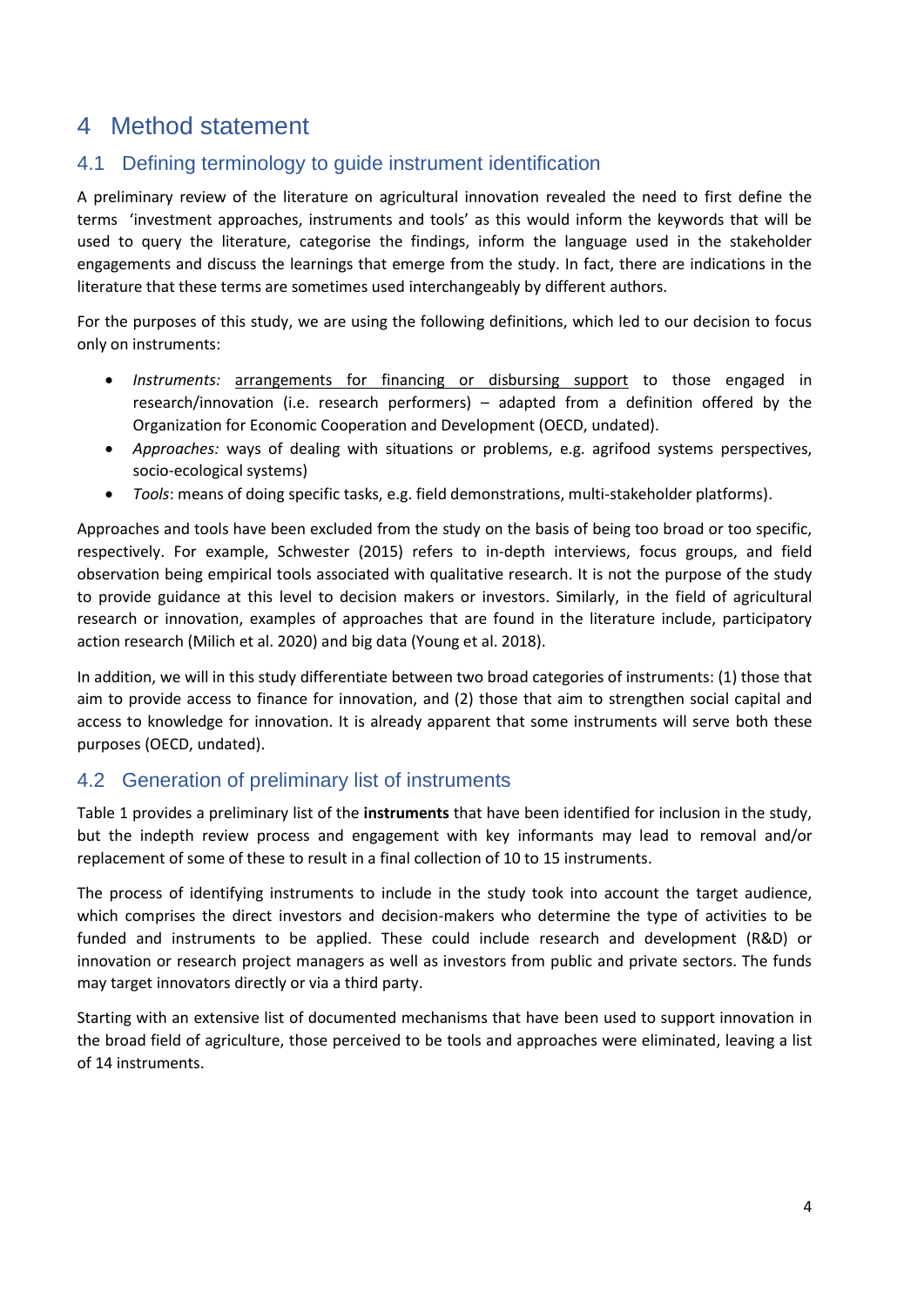#### <span id="page-6-1"></span>**Table 1 Preliminary list of instruments to cover in the study**

#### **Type of instrument**

- 1. Challenge funds
- 2. Farmer driven innovation support funds
- 3. Innovation funds/grants
- 4. Prizes/awards
- 5. Insurance for innovation
- 6. Innovation platforms
- 7. Innovation hubs
- 8. Farmer research networks
- 9. Living labs
- 10. Farmer field schools
- 11. Incubators
- 12. Accelerators (and pitch events)
- 13. Results based funding contracts (for innovation)
- 14. Brokerage / intermediaries $1$

*1 Could be seen as a tool supporting other instruments rather than an instrument*

Each of these instrument types is described in relation to the use of the term in the literature in the glossary in Annexure 1.

Besides the types of instruments presented in Table 1, there are also broader modalities of work that should be considered, such as whether a specific initiative makes use of participatory (bottom-up) or topdown approaches and the data capturing process will distinguish between top-down / non-participatory and bottom-up / participatory modes of working. This will allow us to further unpack the reasons for the effectiveness (or lack thereof) of different modalities.

#### <span id="page-6-0"></span>4.3 Designing the data collection and assessment framework

The first step following appointment has been for the researchers to design the framework for data collection and assessment. The draft framework has been designed considering the following:

- 1. Factors that define the context in which the instrument has been used.
- 2. Types of innovations being supported (products, processes, marketing strategies, institutional arrangements).
- 3. Types of instruments being used.
- 4. Sources of funding.
- 5. Effectiveness in terms of economic sustainability, productivity, environmental sustainability, social/relational effects, and human condition/wellbeing.

In parallel with confirming a common understanding of the range of instruments that will be included in the study, the data collection framework is being developed in Excel, using a combination of drop-down menus and fields that will require user input, being qualitative descriptions in some cases. The first draft of the framework is included below in [Table 2.](#page-7-0) The dropdown menu lists are shown to provide an idea of the options that will be provided to the team members that are populating the framework with information from different sources.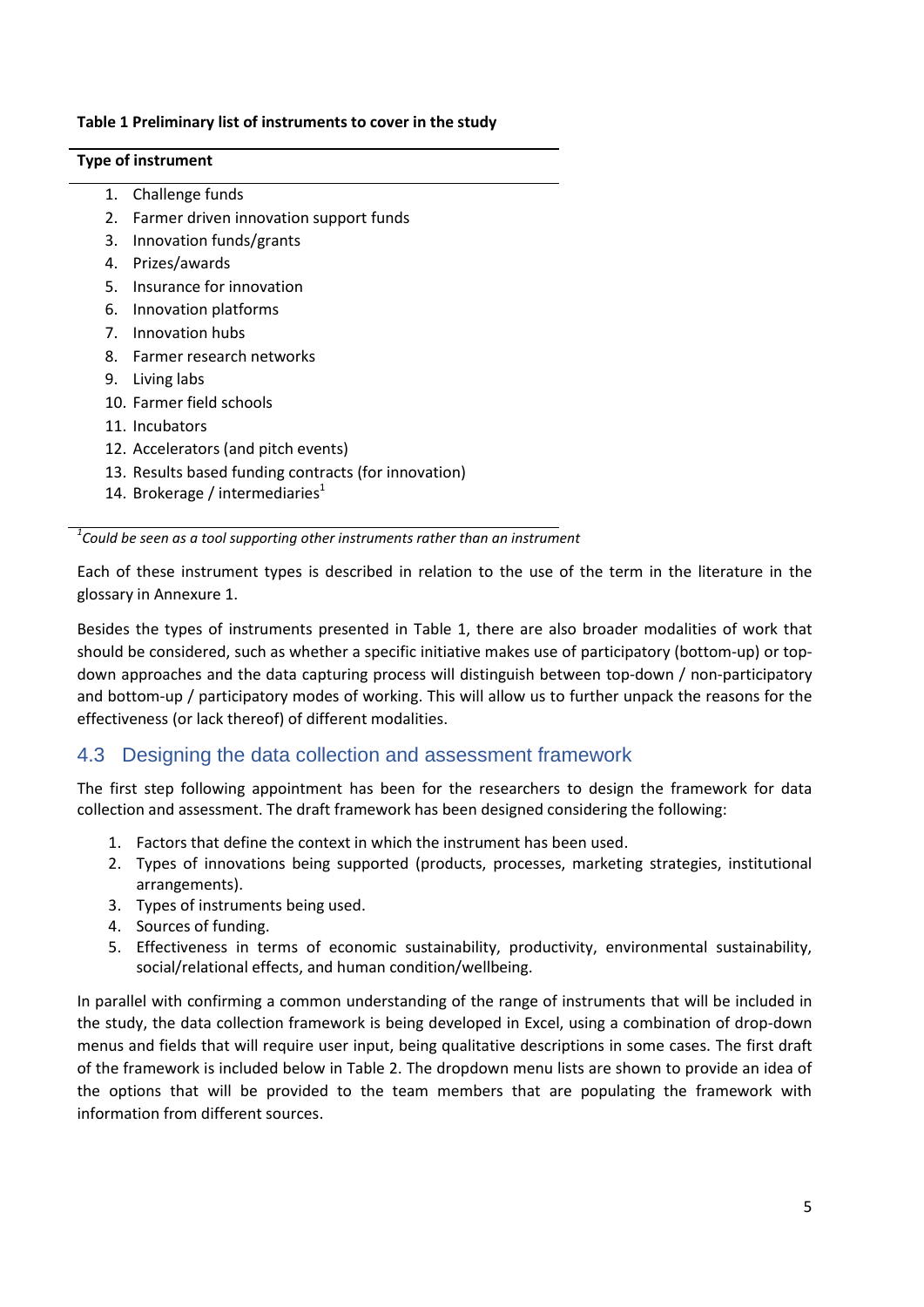<span id="page-7-0"></span>

| <b>Column heading</b>                      | Types as per drop-down menu options                                                                                                   |
|--------------------------------------------|---------------------------------------------------------------------------------------------------------------------------------------|
| Evidence type (Based on type of document)  | Peer-reviewed article/Peer-reviewed review/ Project report / Project evaluation<br>report / External evaluation report / Website info |
| Main instrument                            |                                                                                                                                       |
| Supporting instruments                     |                                                                                                                                       |
|                                            |                                                                                                                                       |
| Region                                     | MENA/Sub-Saharan Africa/Asia/Latin America/Pacific                                                                                    |
| Country                                    |                                                                                                                                       |
| Context (rurality)                         | Urban/Peri-urban/Rural                                                                                                                |
| Type of farming system                     | Mixed/Livestock/Agronomic/Vegetables/Fruit/Aquaculture                                                                                |
| Farmer types                               | Individuals/Groups/Collectives                                                                                                        |
| Scale of production                        | Primarily subsistence/Small-scale commercial/Large-scale commercial                                                                   |
| Implementing Agency / recipient of funding |                                                                                                                                       |
| <b>Funders</b>                             |                                                                                                                                       |
| Investment amount                          |                                                                                                                                       |
| Overall project approach                   | Top down / non-participatory or Bottom-up / participatory                                                                             |
| Clear gender focus                         | Yes / No                                                                                                                              |
| Clear youth focus                          | Yes / No                                                                                                                              |
| Clear Economic Objective                   | Yes / No                                                                                                                              |
| Clear Social objective                     | Yes / No                                                                                                                              |
| Clear Environmental objective              | Yes / No                                                                                                                              |
| Clear Productivity objective               | Yes / No                                                                                                                              |
| Clear Human wellbeing objective            | Yes / No                                                                                                                              |
| Citation                                   |                                                                                                                                       |
| Source - website / DOI / Link              |                                                                                                                                       |

### **Table 2 Summary of column headings and drop-down options for the data capturing framework**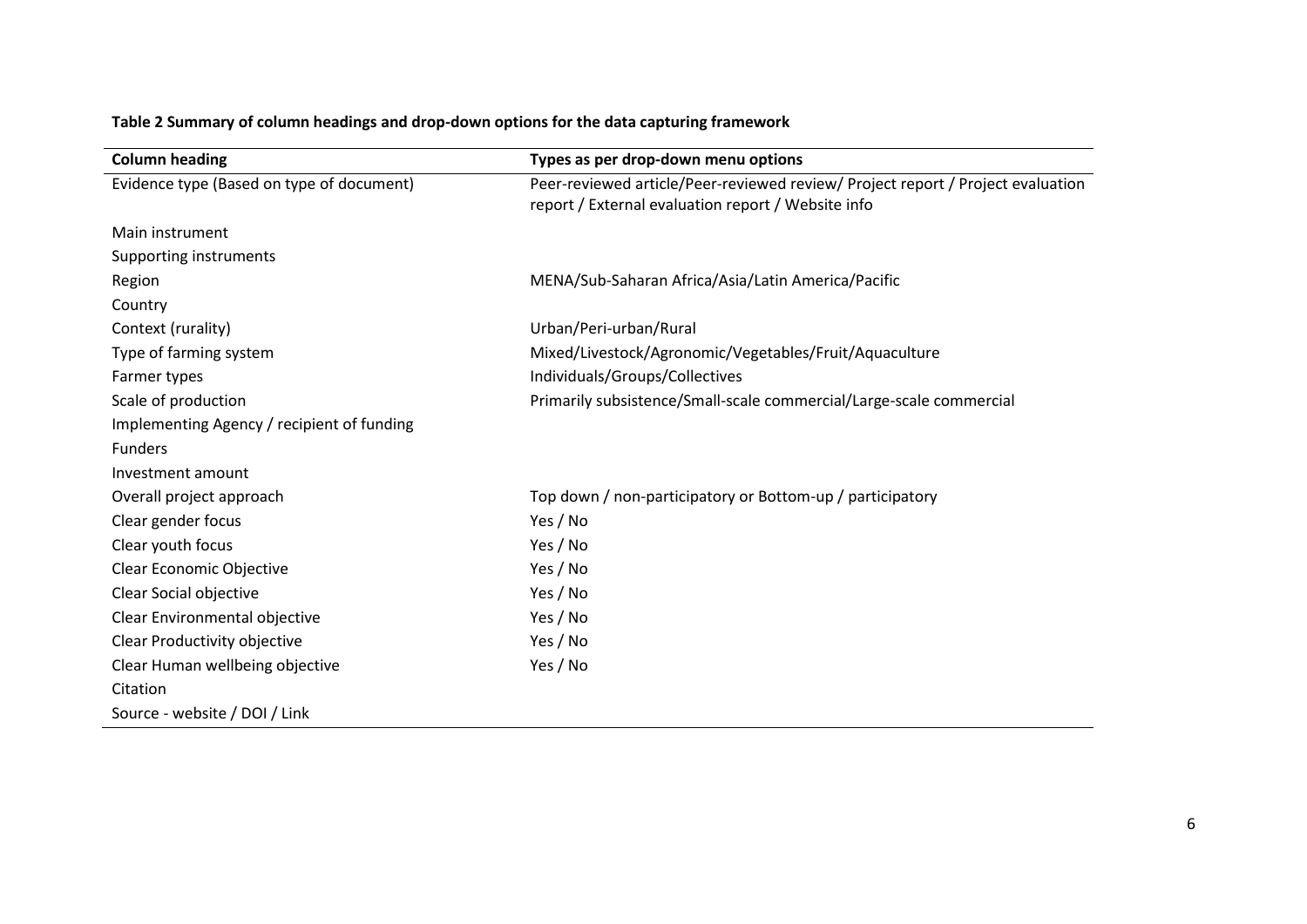### <span id="page-8-0"></span>4.4 Data collection

Having now developed, piloted and refined the data collection framework, which will also serve as an analytical framework, the process of gathering data will be conducted using a mixed-methods approach:

- Interviews with key informants, starting with the CoSAI Commissioners, to (1) draw on their experiences and obtain useful documents and (2) identify websites, organisations and individuals to explore.
- Guided (purposive) literature review:
	- o Review of grey literature
	- o Review of peer-reviewed material.

While the focus is on the GS and agricultural innovation, examples of instruments used to support innovation related to SAI in the Global North, as well as innovation within other sectors identified through the literature review and stakeholder engagement will also be documented if they can make a meaningful contribution to this study.

#### <span id="page-8-1"></span>*4.4.1 Key informant consultation*

There are two types of consultation that will take place using key informants. The range of stakeholders to be engaged for these two activities is provided in [Table 3](#page-8-2) but this will be informed by the input received from key informants (KIs) and from the review of literature. Different levels of engagement are envisaged for different stakeholder groups. The specific activities that they will be engaged in will be based on our review of the literature and input from the Commissioners.

#### *Requests for information*

Key informants (KIs), being contact points in relevant organisations as well as individuals known to the research team or identified by the OG, will be sent a request to provide any documentation pertaining to application of the selected instruments and any information about other instruments that they believe strongly need to be included in the study. In addition, a short request for information will be sent out through networks such as Peregrine, Ag2Nut and Paepard.

#### *Key informant interviews*

Key informant interviews (KIIs) will be conducted with selected individuals and snowballing will be used whereby the KIs engaged will be asked to provide contacts for other organisational or individuals that they believe can make a meaningful contribution to the study. The purpose here is to source relevant literature pertaining to sustainable agriculture innovation and intensification in the global south that we may have overlooked or do not have access to. The KIIs will be conducted using a virtual or web-based platform (e.g. Zoom, Skype, MS Teams, etc) and will be in the form of semi-structured interviews, using a pre-developed set of guiding questions (See Annexure 3).

<span id="page-8-2"></span>

| Table 3 Stakeholder groups to be represented in each of the consultation activities |  |  |
|-------------------------------------------------------------------------------------|--|--|
|-------------------------------------------------------------------------------------|--|--|

| <b>Stakeholder</b>                                   | <b>Requests for</b><br>information | Key<br>informant<br>interviews | <b>Stakeholder</b><br>engagement<br>event |
|------------------------------------------------------|------------------------------------|--------------------------------|-------------------------------------------|
| <b>CoSAI Commissioners</b>                           |                                    |                                |                                           |
| <b>Investors</b>                                     |                                    |                                |                                           |
| Multi-laterals / global funds<br>$\bullet$           |                                    |                                |                                           |
| Global Agriculture and Food Security Program (GAFSP) |                                    |                                |                                           |
| Henan Green Agriculture Fund (GAF) Project (GAF)     |                                    |                                |                                           |
| Food and Agriculture Organisation (FAO)              | x                                  |                                | χ                                         |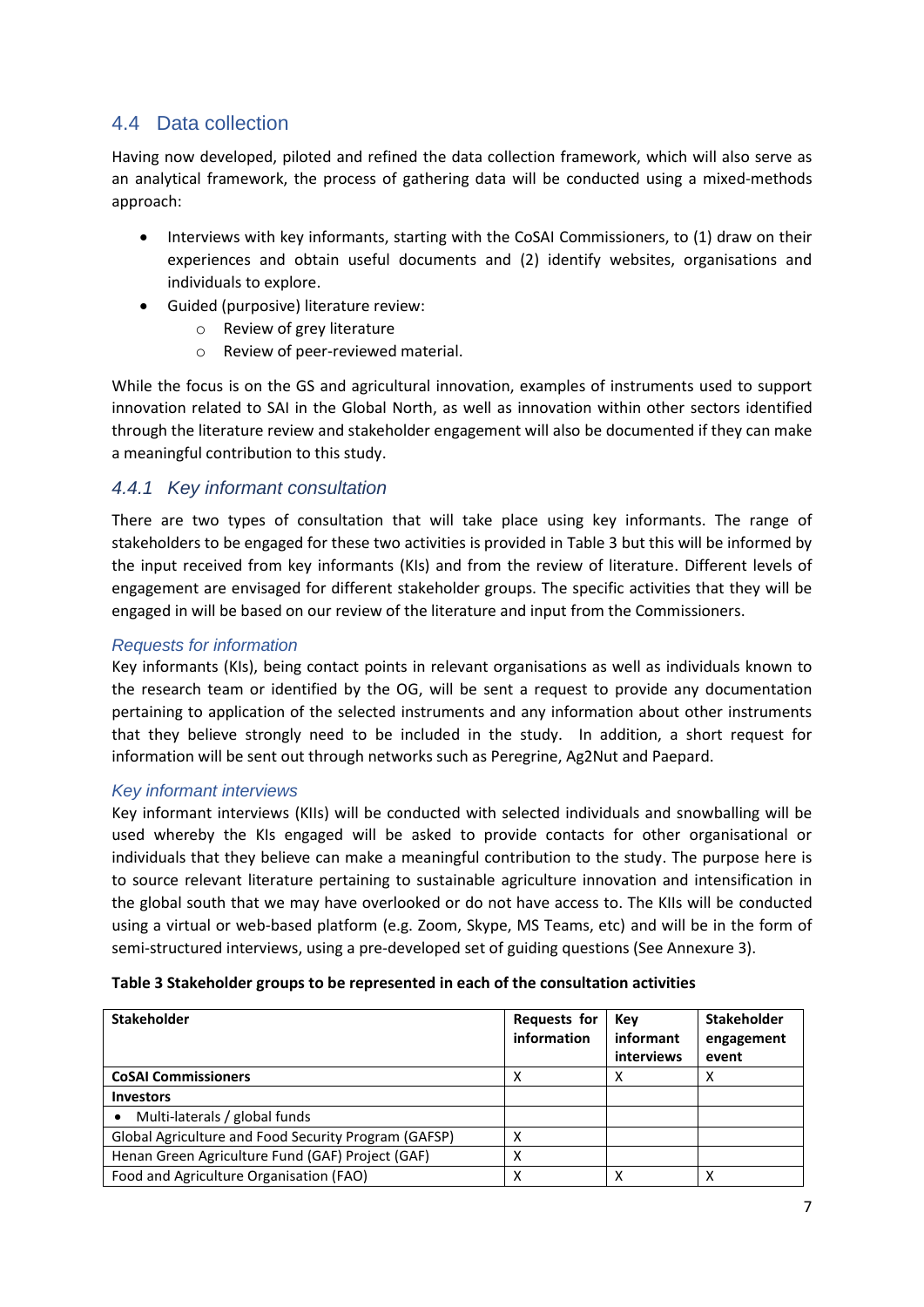| International Fund for Agricultural Development (IFAD)<br>х<br>х<br>Green Climate Fund (GCF)<br>X<br>African Development Bank (ADB)<br>X<br>Χ<br>United Nations Development Programme (UNDP)<br>X<br>X<br>X<br><b>Bi-laterals</b><br>Deutsche Gesellschaft für Internationale Zusammenarbeit<br>X<br>X<br>(GIZ)<br>UK Research and Innovation (UKRI)<br>X<br>Canada International Development Research Center<br>X<br>(IDRC) |
|------------------------------------------------------------------------------------------------------------------------------------------------------------------------------------------------------------------------------------------------------------------------------------------------------------------------------------------------------------------------------------------------------------------------------|
|                                                                                                                                                                                                                                                                                                                                                                                                                              |
|                                                                                                                                                                                                                                                                                                                                                                                                                              |
|                                                                                                                                                                                                                                                                                                                                                                                                                              |
|                                                                                                                                                                                                                                                                                                                                                                                                                              |
|                                                                                                                                                                                                                                                                                                                                                                                                                              |
|                                                                                                                                                                                                                                                                                                                                                                                                                              |
|                                                                                                                                                                                                                                                                                                                                                                                                                              |
|                                                                                                                                                                                                                                                                                                                                                                                                                              |
|                                                                                                                                                                                                                                                                                                                                                                                                                              |
| Sweden international development agency (SIDA)<br>X                                                                                                                                                                                                                                                                                                                                                                          |
| United States Agency for International Development (USAID)<br>X                                                                                                                                                                                                                                                                                                                                                              |
| Philanthropics<br>$\bullet$                                                                                                                                                                                                                                                                                                                                                                                                  |
| McKnight Foundation<br>X<br>X                                                                                                                                                                                                                                                                                                                                                                                                |
| Misereor<br>X<br>X                                                                                                                                                                                                                                                                                                                                                                                                           |
| Other funders identified by KIs                                                                                                                                                                                                                                                                                                                                                                                              |
| <b>Research managers</b>                                                                                                                                                                                                                                                                                                                                                                                                     |
| International Agricultural Research Centres                                                                                                                                                                                                                                                                                                                                                                                  |
| <b>CGIAR and its research centres</b><br>X<br>x<br>X                                                                                                                                                                                                                                                                                                                                                                         |
| National Agricultural Research                                                                                                                                                                                                                                                                                                                                                                                               |
| Specific countries identified by KIs<br>X<br>X<br>X                                                                                                                                                                                                                                                                                                                                                                          |
| Industry                                                                                                                                                                                                                                                                                                                                                                                                                     |
| Relevant commodity / input organisations                                                                                                                                                                                                                                                                                                                                                                                     |
| Universities<br>$\bullet$                                                                                                                                                                                                                                                                                                                                                                                                    |
| <b>USAID-funded Sustainable</b><br>Intensification<br>X<br>X<br>Innovation                                                                                                                                                                                                                                                                                                                                                   |
| Lab at Kansas State University                                                                                                                                                                                                                                                                                                                                                                                               |
| Other universities identified by KIs<br>Χ<br>X<br>X                                                                                                                                                                                                                                                                                                                                                                          |
| Global and regional forums and structures                                                                                                                                                                                                                                                                                                                                                                                    |
| x<br>X<br>Global Forum on Agricultural Research (GFAR)<br>$\bullet$                                                                                                                                                                                                                                                                                                                                                          |
| X<br>X<br>Forum for Agricultural Research in Africa (FARA)<br>$\bullet$                                                                                                                                                                                                                                                                                                                                                      |
| Central Asia and the Caucasus Association of Agricultural<br>X<br>$\bullet$                                                                                                                                                                                                                                                                                                                                                  |
| Research Institutions (CACAARI)                                                                                                                                                                                                                                                                                                                                                                                              |
| X<br>Pacific Association of Agricultural Research<br>Asia                                                                                                                                                                                                                                                                                                                                                                    |
| Institutions (APAARI)                                                                                                                                                                                                                                                                                                                                                                                                        |
| X<br>Association of Agricultural Research Institutions in the                                                                                                                                                                                                                                                                                                                                                                |
| Near East and North Africa (AARINENA)                                                                                                                                                                                                                                                                                                                                                                                        |
| Forum for the Americas on Agricultural Research and<br>X<br>$\bullet$                                                                                                                                                                                                                                                                                                                                                        |
| Technology Development (FORAGRO)                                                                                                                                                                                                                                                                                                                                                                                             |
| African Forum for Agricultural Advisory Services (AFAAS)<br>X<br>Χ<br>$\bullet$                                                                                                                                                                                                                                                                                                                                              |
| X<br>X<br>Platform<br>for<br>African<br>European<br>Partnership<br>$\bullet$<br>on                                                                                                                                                                                                                                                                                                                                           |
| Agricultural Research for Development (PAEPARD)                                                                                                                                                                                                                                                                                                                                                                              |
| X<br>Centre<br>Integrated<br>X<br>International<br>for<br>Mountain<br>$\bullet$                                                                                                                                                                                                                                                                                                                                              |
| Development (ICIMOD)                                                                                                                                                                                                                                                                                                                                                                                                         |
| Χ<br>X<br>Aspen Network of Development Entrepreneurs (ANDE)<br>$\bullet$                                                                                                                                                                                                                                                                                                                                                     |
| Non-governmental organisations                                                                                                                                                                                                                                                                                                                                                                                               |
| X<br>Χ<br><b>Practical Action</b><br>$\bullet$                                                                                                                                                                                                                                                                                                                                                                               |
| Χ<br>X<br><b>World Neighbors</b><br>$\bullet$                                                                                                                                                                                                                                                                                                                                                                                |
| X<br>$\pmb{\mathsf{X}}$<br>Technoserve<br>$\bullet$                                                                                                                                                                                                                                                                                                                                                                          |
| Others identified by KIs                                                                                                                                                                                                                                                                                                                                                                                                     |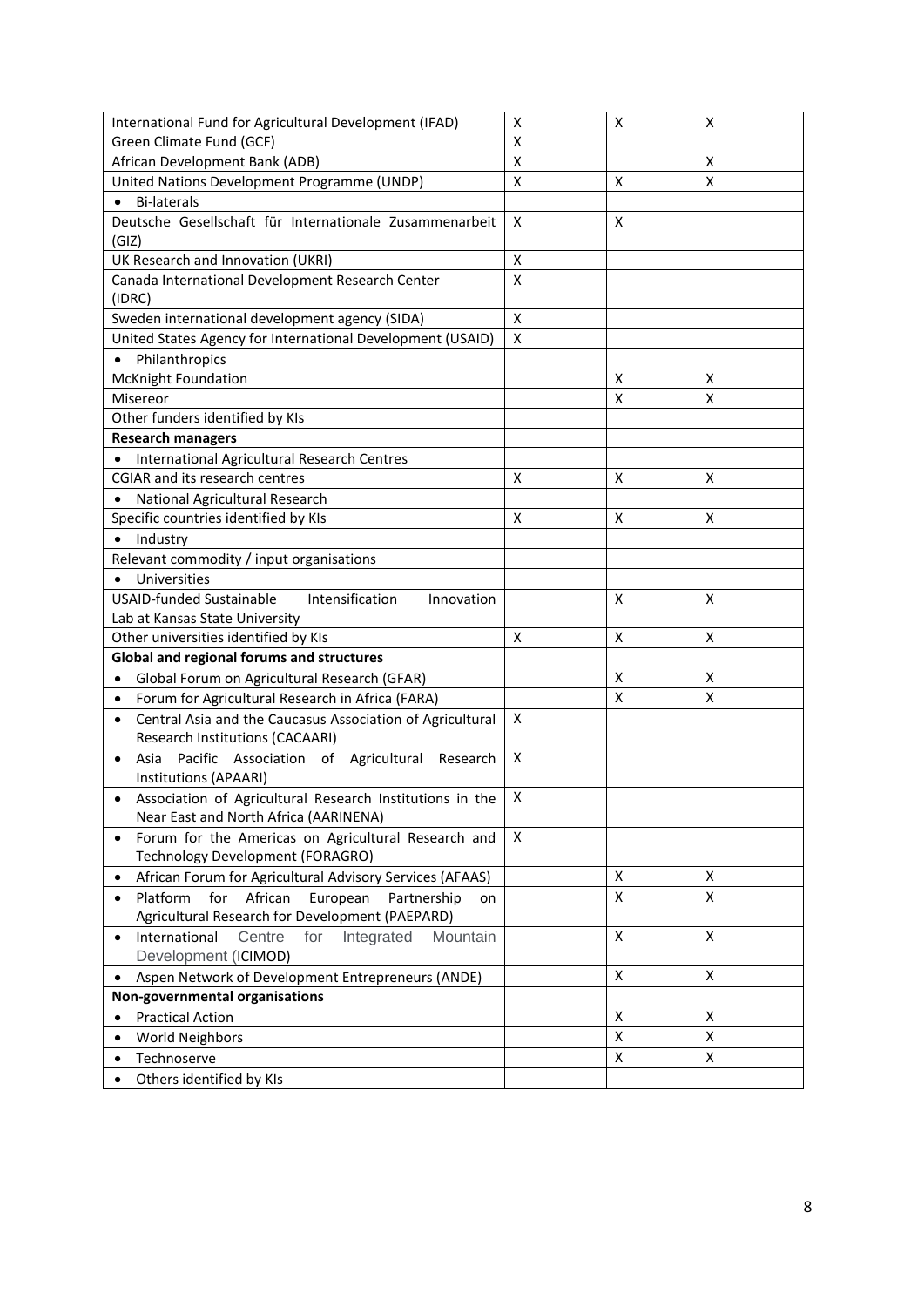#### <span id="page-10-0"></span>*4.4.2 Review of the literature*

The literature review consists of two subcomponents, namely grey literature and peer-reviewed material. It is necessary to source multiple types and topics in the literature to answer the three key questions. The processes for collecting these two bodies of evidence are described below.

#### *Review of grey literature*

The review of grey literature will include material that is sourced in the following ways: (1) that provided by key informants, (2) that identified by searching on websites, (3) that identified via the Google search engine, as well as (4) that which the team already has in its possession.

Besides the KIIs, an email will be circulated to a list of commissioners, KIs and contacts at key organisations requesting any documentation related to the application of the identified list of instruments. The request will also request the recipients to make available information about other instruments that they feel have been particularly effective in achieving multiple objectives.

A scan of the websites of a range of organisations that fund and/or implement agricultural development or research and development has been conducted. Those websites that have a search function and which have already been found to potentially contain relevant material are summarised in Annexure 2 and will form the basis for identifying project reports and evaluations.

#### *Review of peer-reviewed material*

The review of peer-reviewed material will rely largely on searches of various databases of prominent scientific journals by the Human Sciences Research Council (HSRC) Information Consultants using the search engine EBSCO-Host and supplementing with searches on SAePublications, Sage and JSTOR. Lists of abstracts that have been generated will be reviewed manually by the research team and inserted into the framework. In addition to using search engines as discussed above, the team will also make use of forward and backward linkages from literature to expand the body of articles.

#### **Textbox 1: Results of initial search**

Using the following search string on EbscoHost retrieved 2105 items, of which 721 were related to the search string.

Agricultur\* AND innovat\* AND Challenge fund OR farmer innovation fund OR Innovation grant OR Prize OR Award OR Insurance OR innovation platform OR innovation hub OR farmer research network OR living lab OR farmer field school OR incubator OR accelerator OR results-based contract OR Broker OR intermediar\*

Examples of relevant instruments identified through this search included NGOs as intermediaries (Dyck et al. 2019), results-based payments and innovation networks (Zoraida et al. 2013), innovation co-production (Klerkx et al. 2013), innovation networks (Klerxk et al. 2010), knowledge brokering (Klerkx et al. 2012), network brokering (Hellin et al. 2012; Hellin et al. 2017) and entrepreneurial institutional ecosystems - including brokering (Keith, 2021). Items also identified other considerations such as dealing power asymmetries when there is a diverse range of actors involved in a process (Sanya et al. 2018).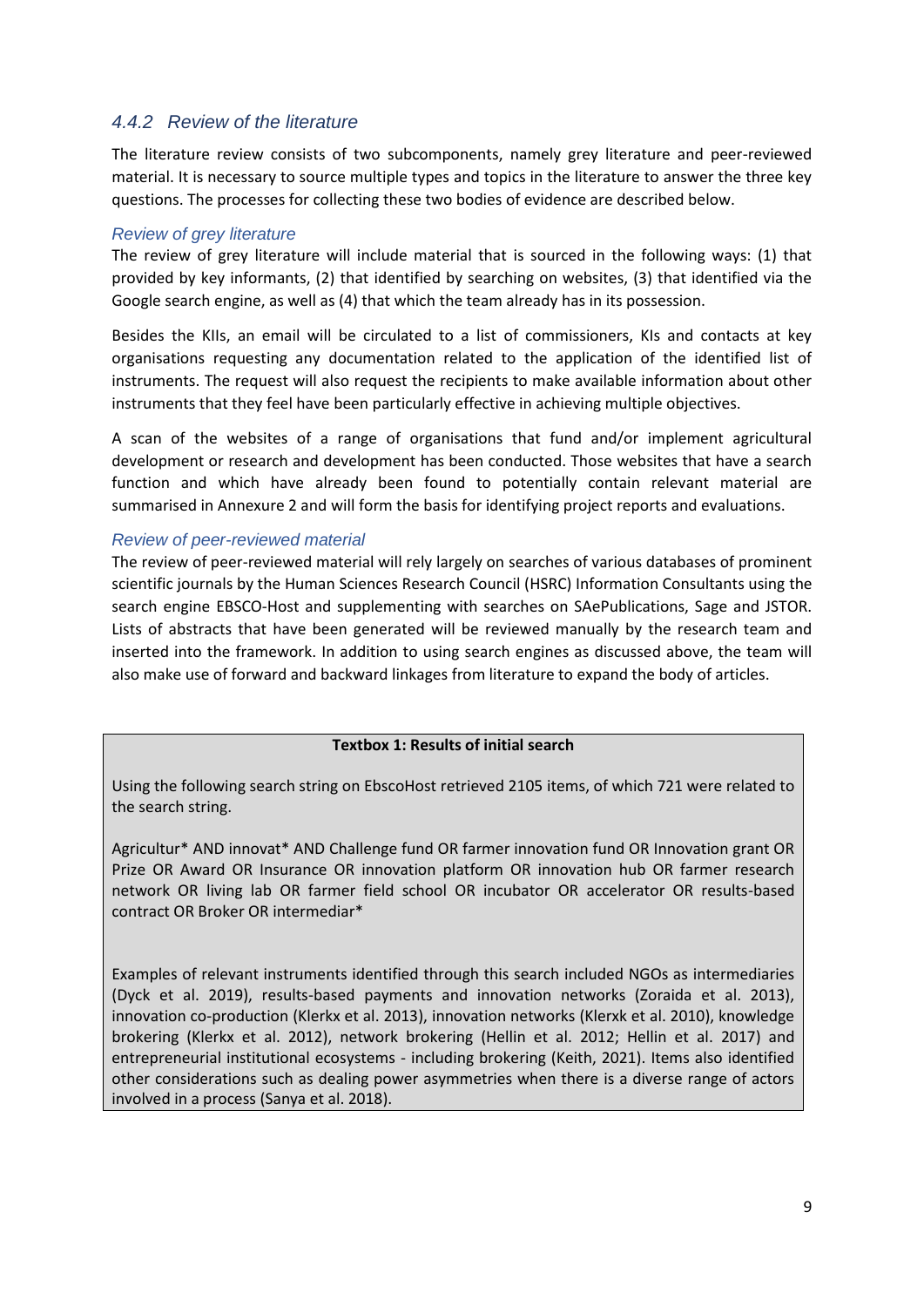#### <span id="page-11-0"></span>*4.4.3 Stakeholder engagement event*

A (virtual) stakeholder consultation event will be held to triangulate the evidence obtained regarding the effectiveness of the different instruments. This will take place once preliminary findings have been documented to ensure that any additional knowledge made available can also be incorporated. The nature of the participant group will be confirmed with the CoSAI secretariat and commissioners once we are in the main phase of the project. We propose a virtual workshop approach with invited participants (See [Table 3](#page-8-2) for the list of proposed participants). The structure will be co-developed with the CoSAI secretariat but is likely to take the form of a presentation of preliminary findings and break-out discussions about different instruments.

#### <span id="page-11-1"></span>4.5 Data capture

The capturing of the literature (peer-reviewed and grey literature) into the spreadsheet tool will be managed by a subset of the team. Review documents will be captured separately from documents that provide more detailed information about a particular initiative.

Trade-offs and design issues to consider will be identified when each piece of literature is captured into the spreadsheet tool. When the final guideline document is developed, this will be one of the categories that is provided so that investors know upfront what the possible trade-offs and drawbacks are and can make decisions related to their particular focal area (for example, innovation platforms can be dominated by certain actors if not well facilitated). The extent to which literature highlights these drawbacks and trade-offs will be determined during the review process and is more likely to be found within grey literature.

#### <span id="page-11-2"></span>4.6 Data analysis

In the data collection framework, types of instruments will be categorised primarily by investment type, then by the relevant scale of production and other characteristics to allow for the drawing of comparative lessons (such as whether implemented within a rural, urban or peri-urban context, or more or less market-oriented production systems) as shown i[n Table 2.](#page-7-0)

The analysis of the different cases / examples will also consider whether there is evidence that the instrument that supports the innovation is addressing the five sustainability domains of SAI. The factors that have contributed to a particular instrument being effective will be determined. For example, it may be found that a particular project was effective because government invested in an innovation platform – and that was effective (i.e. assisted producers to access markets effectively) because the stakeholders included the private sector and the platform had a source of funding. This would start to explain why certain instruments and context factors are associated with successful projects/initiatives.

Matrices such as the hypothetical example in [Figure 1](#page-12-1) will be used to compare instruments in terms of key factors and to answer questions we may have such as contexts where certain instruments seem to be most effective. These matrices will also be used to form part of the activities of the stakeholder engagement event, which will provide opportunity for participants to refine the allocation of instruments to the quadrats of the various matrices.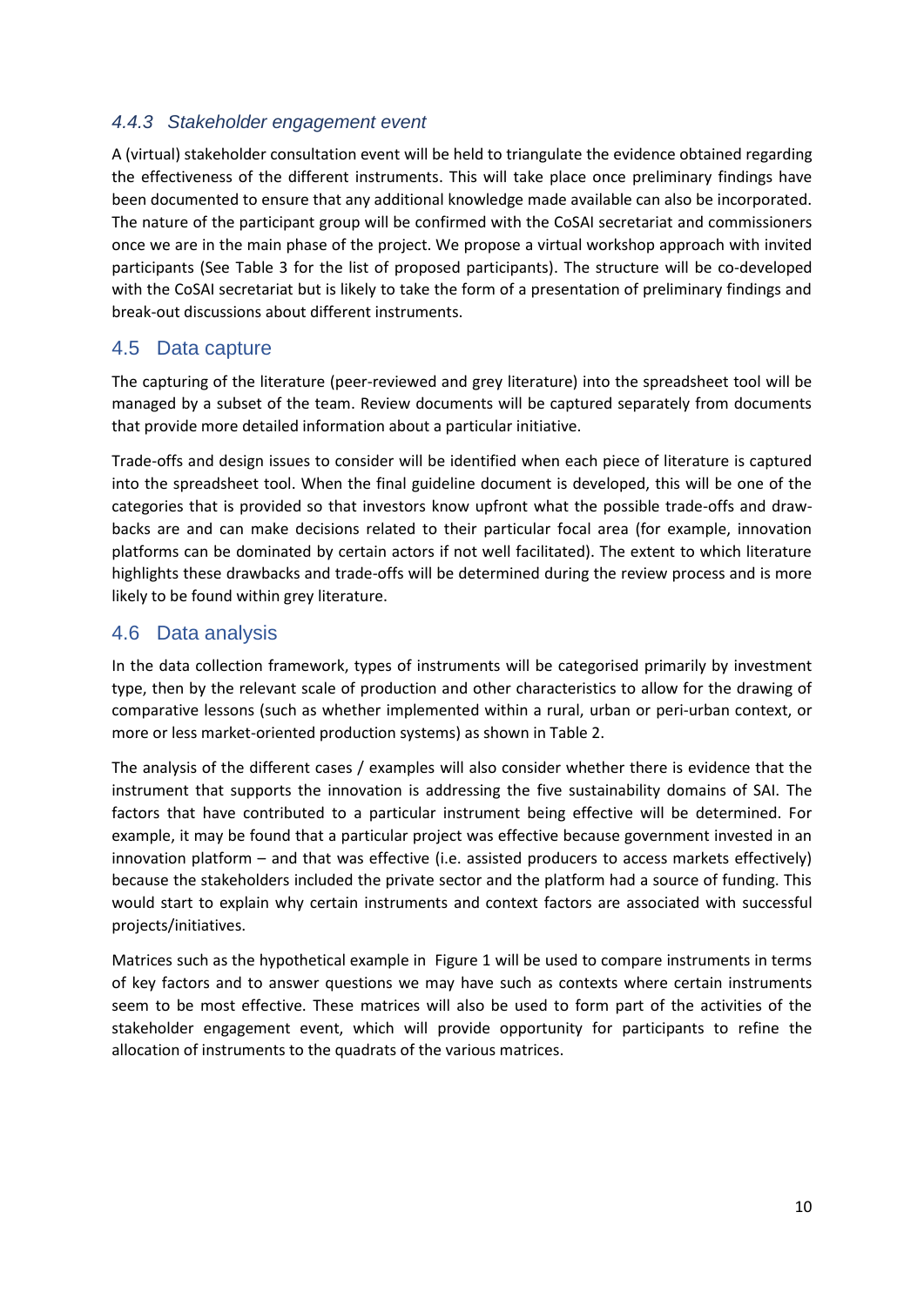

#### <span id="page-12-1"></span>**Figure 1 Hypothetical characterisation of instruments that support innovation considering amount of investment and level of commercialisation.**

Given that the objective of the study is to provide guidance to the target audience about the types of instruments and tools that have proved to be useful, the contexts in which such instruments have been used will be compared and contrasted to inform decision-making in relation to the selection of instruments that can be applied by investors.

| <b>Producer nature</b> | Commercialisation             | <b>Instruments</b>                          |
|------------------------|-------------------------------|---------------------------------------------|
| Individuals            | High commercialisation        | Accelerators / Incubators / Challenge funds |
|                        |                               | Prizes/awards                               |
|                        | Low commercialisation         | Farmer driven innovation support funds      |
| <b>Collectives</b>     | <b>High commercialisation</b> | Innovation hubs / Innovation platforms      |
|                        | Low commercialisation         | Farmer field schools / Farmer research      |
|                        |                               | networks                                    |
| Groups                 | <b>High commercialisation</b> | Living labs / Results-based contracts       |
|                        | Low commercialisation         |                                             |

<span id="page-12-2"></span>**Table 4 Notional classification of instruments based on the nature of producers being supported**

*Note: Collectives are producers who produce individually but have some collective action such as marketing or sourcing inputs. Groups are individuals that produce and market collectively and share the benefits equitably.* 

#### <span id="page-12-0"></span>4.7 Final report

The final report will collate all the findings from the study and all materials that are used as well as all key informants engaged with be referenced and documented. The quality and shortcomings of all sources of information will be clearly indicated in the report. The report will clearly explain the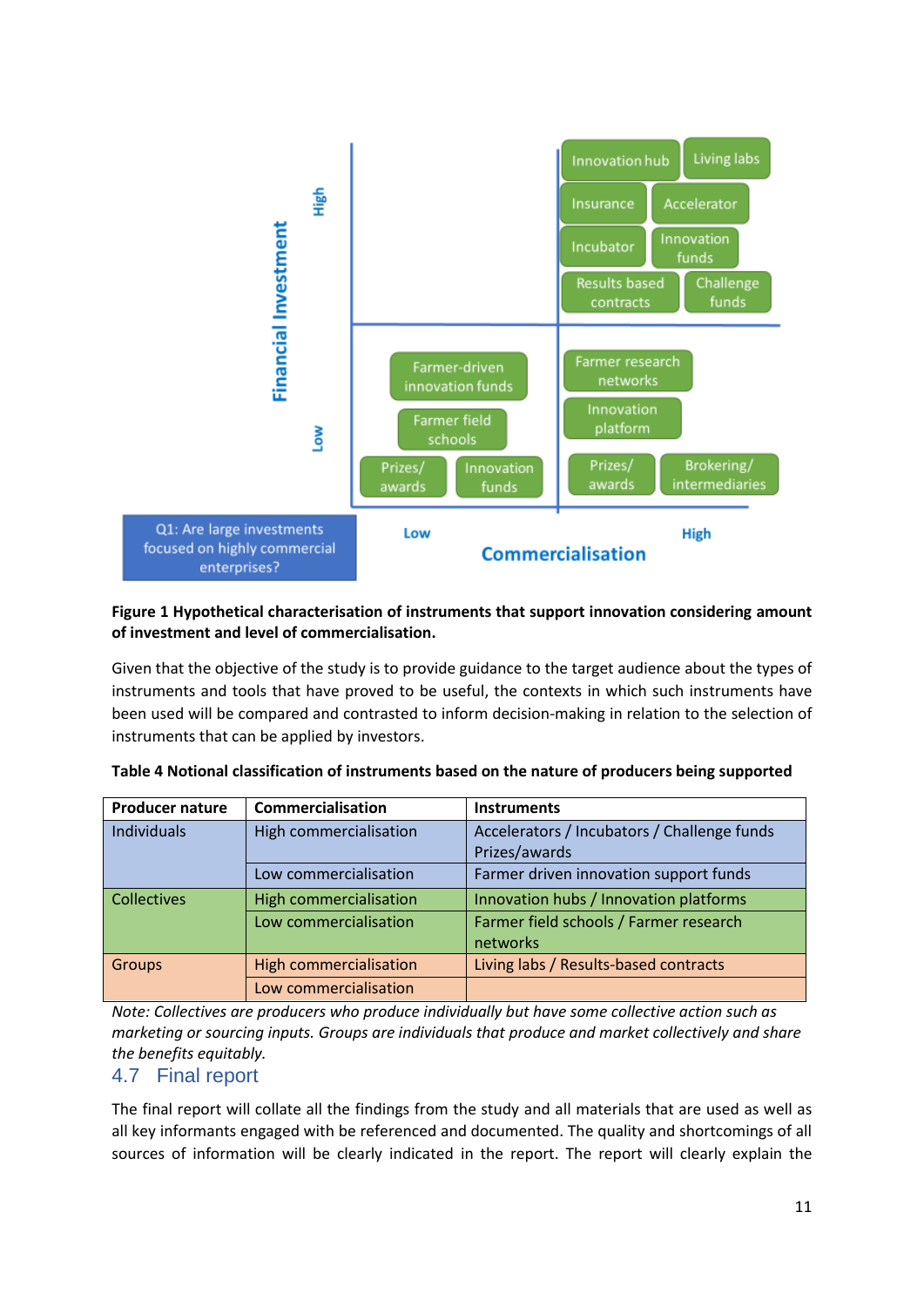methodology used to access information (i.e. searching using web browsers, snowballing techniques to identify additional key informants, etc).

A section will be included in the report that documents lessons learned about the usefulness of different instruments within different contexts, as well as the most appropriate funding mechanisms. The recommendations will also consider opportunities for application of instruments for new/expanded contexts, or for combining of certain instruments to increase their effectiveness.

The report will contain a two-page summary for each instrument. The summary will cover the following areas: description of the instrument; common context for application; benefits, risks and drawbacks of the instrument; design factors for effective application; sources of information. A summary table will be prepared that provides basic information about each instrument and links to sources of additional information (building on [Table 5\)](#page-14-0). This table will assist investors and innovation managers to make decisions about which instrument is likely to be most effective within a specific context. The table and the instrument summaries will form the basis for the simple guideline document that is one of the communication materials.

### <span id="page-13-0"></span>4.8 Communication materials

A key element of the assignment is developing products that can be used to share the findings with different audiences. These are the planned products:

- A briefing paper and associated policy briefs to support CoSAI policy advocacy activities.
- A simple guideline for investors about instruments/approaches suitable for specific contexts.
- We will also share information using face-to-face fora or via the online platforms that previously circulated our requests for information.
- Content will be provided for the CoSAI website (including one draft blog).

The final products will be developed in collaboration with the CoSAI communications team and team members will participate in at least two virtual engagement events to share the findings.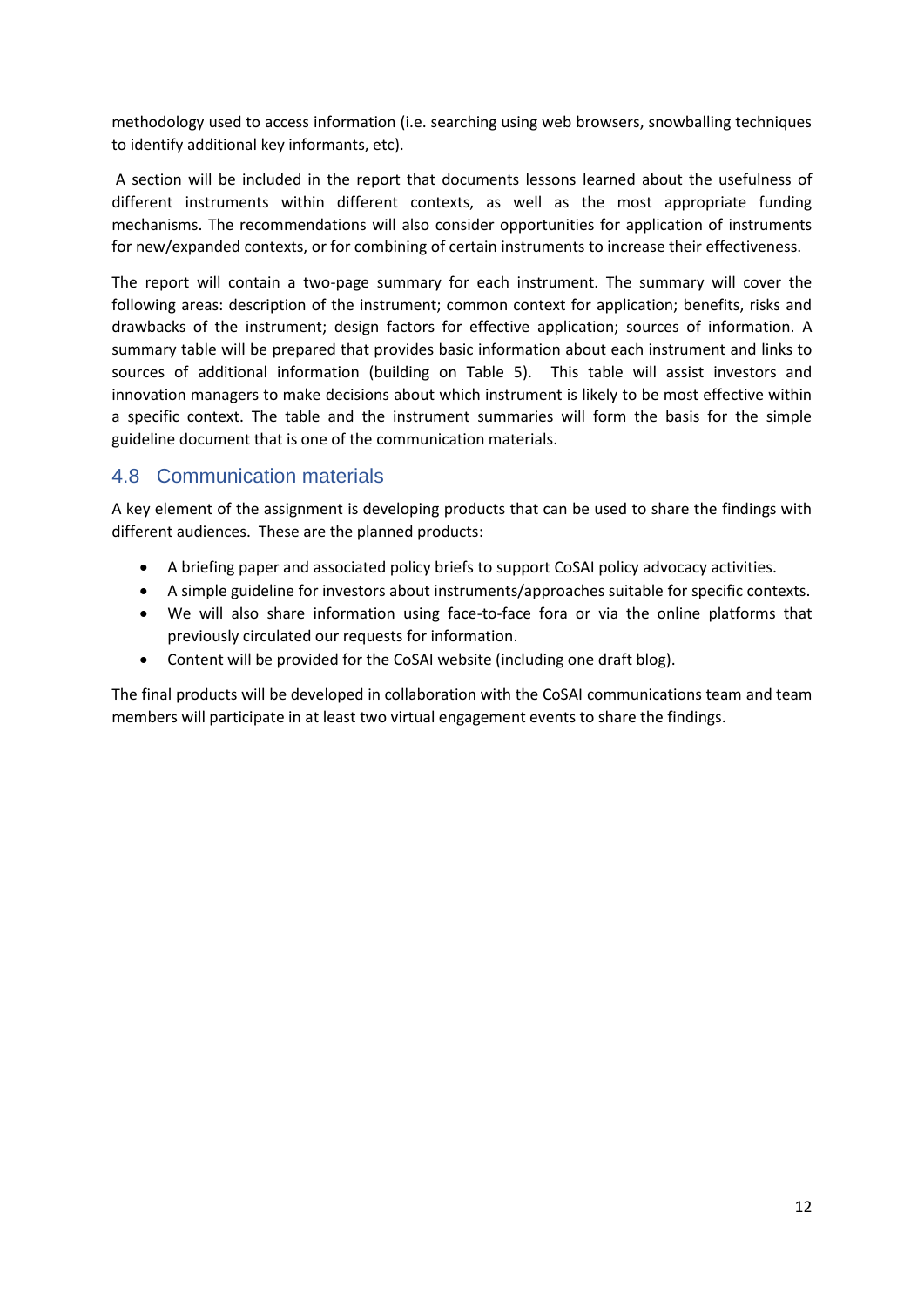#### **Table 5 Summary table of instruments**

<span id="page-14-0"></span>

|                                                                          | Type of support     | Common objectives |  | Agricultural production |  |  | Value chain                                                                        |             |       |                                                |  |  |
|--------------------------------------------------------------------------|---------------------|-------------------|--|-------------------------|--|--|------------------------------------------------------------------------------------|-------------|-------|------------------------------------------------|--|--|
|                                                                          | Non-                |                   |  | Environ                 |  |  | Small                                                                              | Large-scale | Input |                                                |  |  |
| Instrument                                                               | Financial financial |                   |  |                         |  |  | Mixed   Economic Productivity   mental   Social   Human   Subsistence   commercial | commercial  |       | supplier   Production   Processing   Marketing |  |  |
| Challenge funds                                                          |                     |                   |  |                         |  |  |                                                                                    |             |       |                                                |  |  |
| Farmer driven innovation support funds                                   |                     |                   |  |                         |  |  |                                                                                    |             |       |                                                |  |  |
| Innovation funds/grants                                                  |                     |                   |  |                         |  |  |                                                                                    |             |       |                                                |  |  |
| Prizes/awards                                                            |                     |                   |  |                         |  |  |                                                                                    |             |       |                                                |  |  |
| Insurance for innovation                                                 |                     |                   |  |                         |  |  |                                                                                    |             |       |                                                |  |  |
| Innovation platforms                                                     |                     |                   |  |                         |  |  |                                                                                    |             |       |                                                |  |  |
| Innovation hubs                                                          |                     |                   |  |                         |  |  |                                                                                    |             |       |                                                |  |  |
| Farmer research networks                                                 |                     |                   |  |                         |  |  |                                                                                    |             |       |                                                |  |  |
| Living labs                                                              |                     |                   |  |                         |  |  |                                                                                    |             |       |                                                |  |  |
| Farmer field schools                                                     |                     |                   |  |                         |  |  |                                                                                    |             |       |                                                |  |  |
| Incubators                                                               |                     |                   |  |                         |  |  |                                                                                    |             |       |                                                |  |  |
| Accelerators (and pitch events)                                          |                     |                   |  |                         |  |  |                                                                                    |             |       |                                                |  |  |
| Results based funding contracts (for innovation)                         |                     |                   |  |                         |  |  |                                                                                    |             |       |                                                |  |  |
| Brokering / intermediaries (e.g. producer - service<br>provide linkages) |                     |                   |  |                         |  |  |                                                                                    |             |       |                                                |  |  |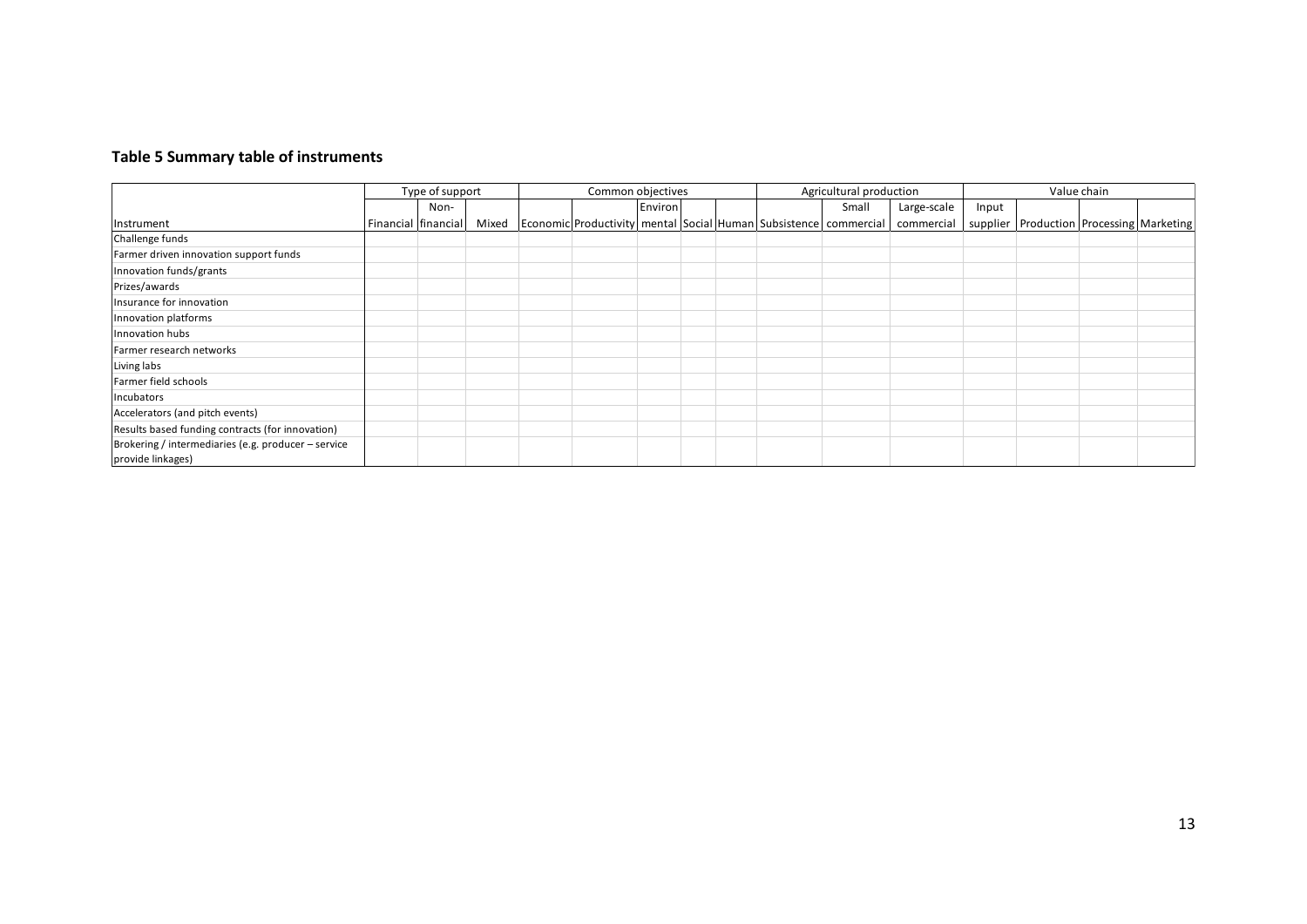### <span id="page-15-0"></span>4.9 Overview of sharing of tasks across project team

The allocation of tasks across the members of the project team is presented below i[n Table 6](#page-15-1) .

#### <span id="page-15-1"></span>**Table 6 Roles of team in the project**

| Development of the framework | B Letty, J McCosh and T Hart                           |  |  |  |
|------------------------------|--------------------------------------------------------|--|--|--|
|                              |                                                        |  |  |  |
|                              | Client liaison and overall guidance: Brigid Letty      |  |  |  |
|                              | <b>Key informant interviews</b>                        |  |  |  |
|                              | KIIs in their region based on snowballing: Sharad Rai, |  |  |  |
|                              | Djibril Thiam, Joshua Zake, Tafadzwa Mabhaudi (UKZN)   |  |  |  |
|                              | KIIs with commissioners and their contacts: Brigid     |  |  |  |
|                              | Letty, J McCosh or regional team members               |  |  |  |
|                              | Literature searches                                    |  |  |  |
| Data gathering               | Peer-reviewed articles: HSRC (Tim Hart and Jacqueline  |  |  |  |
|                              | Masoelane)                                             |  |  |  |
|                              | Grey literature searches (INR - research assistants    |  |  |  |
|                              | Theo Naidoo and Simone Murugan)                        |  |  |  |
|                              | Financial instruments: Michelle Browne and Andisa      |  |  |  |
|                              | Agri (Duncan Pringle and Mike Corfe)                   |  |  |  |
|                              | <b>Requests for information</b>                        |  |  |  |
|                              | B Letty, D Thiam, S Rai, J Zake, T Mabhaudi            |  |  |  |
|                              | Stakeholder engagement events                          |  |  |  |
|                              | Core team members will participate in stakeholder      |  |  |  |
|                              | events                                                 |  |  |  |
|                              |                                                        |  |  |  |

| Organisation of the collected data     | B Letty with S Murugan and T Naidoo   |
|----------------------------------------|---------------------------------------|
|                                        |                                       |
| Sorting of the data into the framework | T Naidoo and S Murugan                |
|                                        | Oversight: B Letty                    |
|                                        |                                       |
| Descriptive analysis based on the      | T Hart, B Letty, J McCosh, M Browne   |
| framework                              |                                       |
|                                        |                                       |
| Second order analysis of recurring     |                                       |
| patterns and themes and Development    | T Hart, B Letty, M Browne, T Mabhaudi |
| of typology                            |                                       |
|                                        |                                       |
| Report writing and internal review     | B Letty, T Hart, M Browne, S Naidoo   |
|                                        |                                       |
| Communication materials -              | B Letty, T Hart, J McCosh             |
| development and sharing                |                                       |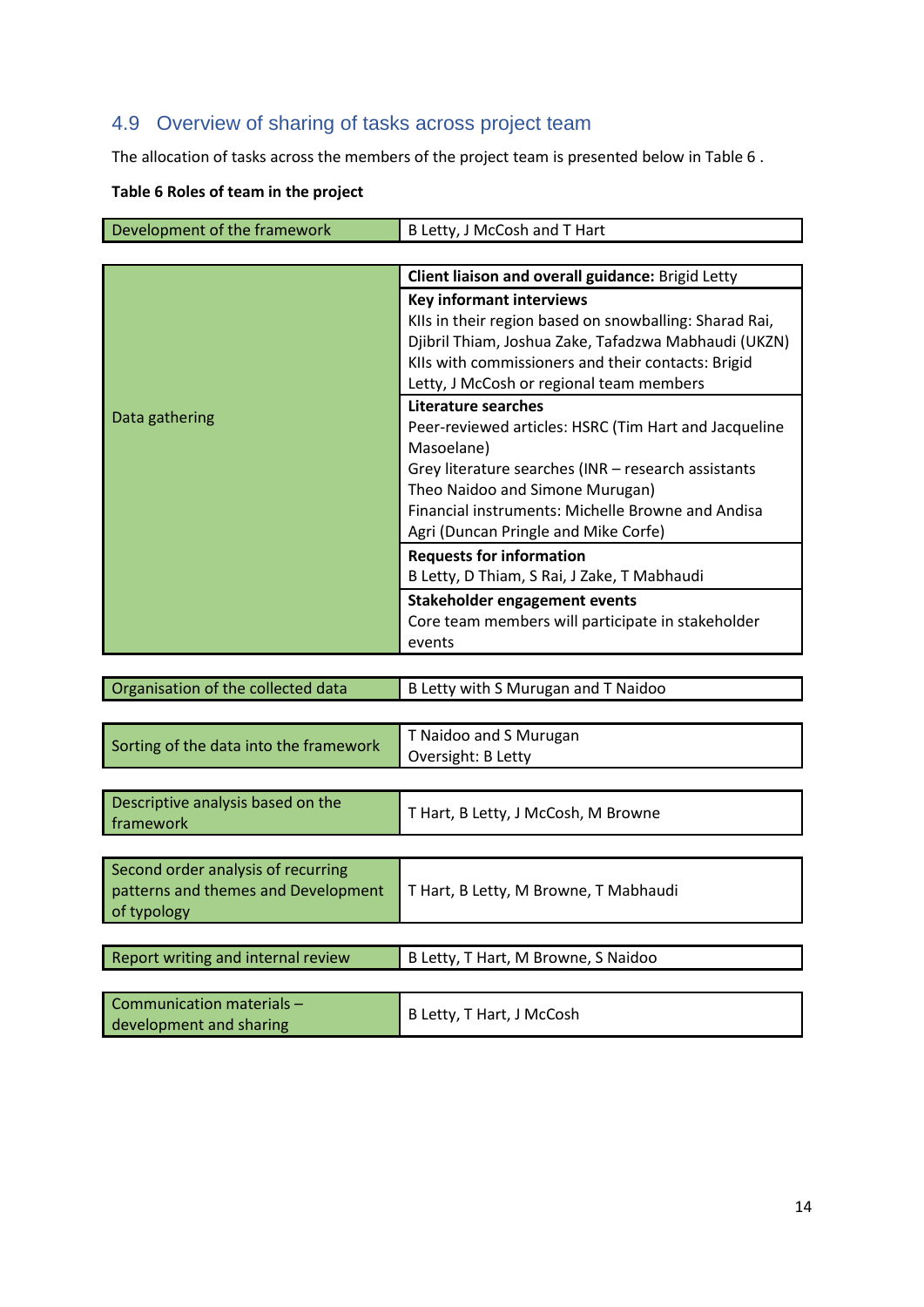## <span id="page-16-0"></span>5 Project timeframe

The assignment will to run from April to October 2021, with the following deadlines being negotiated with the CoSAI secretariat.

| Deliverables and associated activities                            | <b>Revised timeframes</b> |
|-------------------------------------------------------------------|---------------------------|
| Signed contract in acceptance of offer                            | 15 May                    |
| Inception report                                                  | 4 June                    |
| Oversight Group Meeting to consider inception report              | 16 June                   |
| Submission of revised inception report                            | 7 July                    |
| Draft report                                                      | 3 September               |
| Draft presentation of results (for stakeholder engagement)        | 10 September              |
| Oversight Group Meeting to consider draft report and presentation | 16 Sept                   |
| Stakeholder engagement                                            | 16-30 September           |
| Final report                                                      | 15 October                |
| <b>Oversight Group Meeting</b>                                    | 21 October                |
| Launch event                                                      | 31 October 2021           |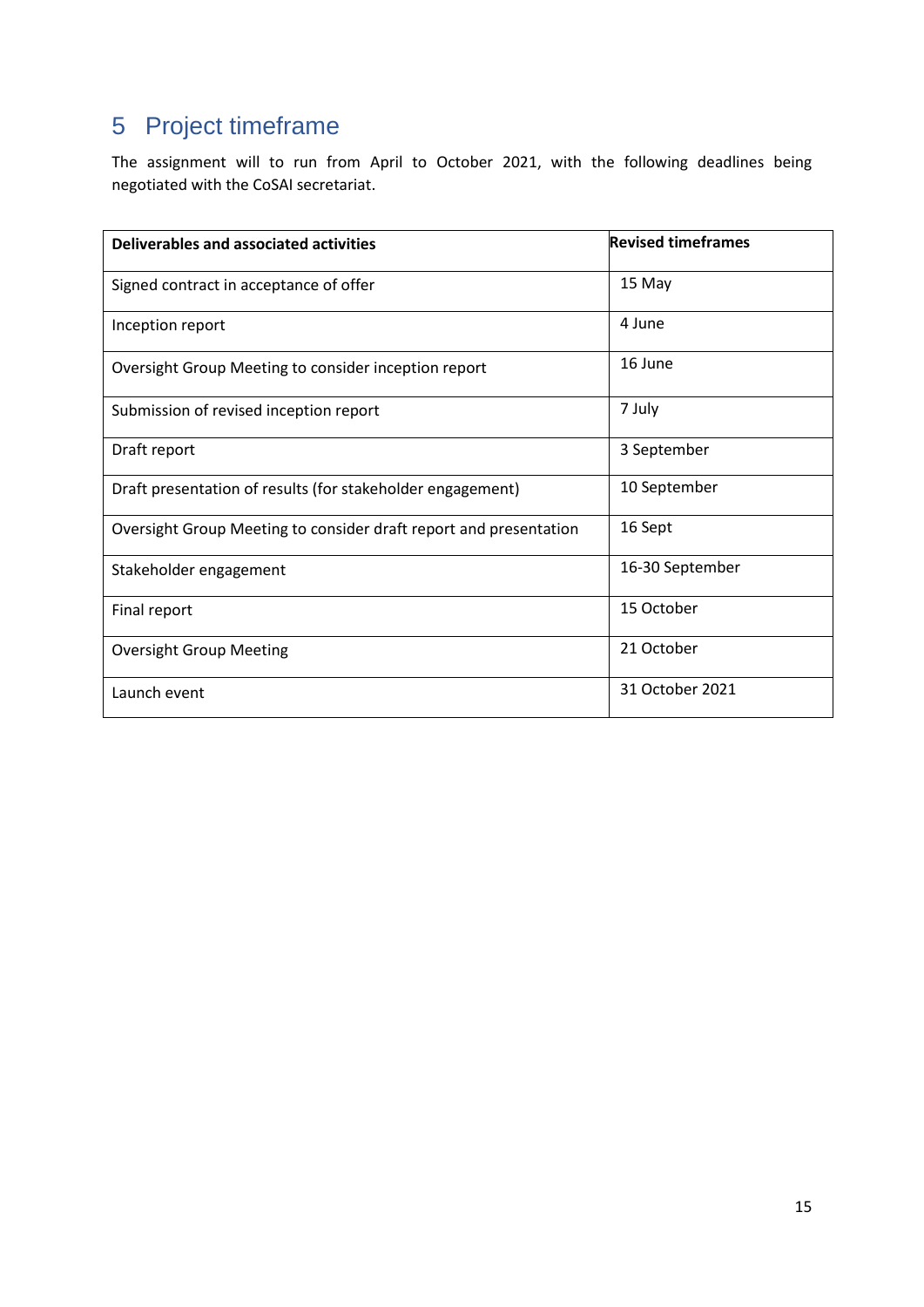### <span id="page-17-0"></span>6 References

- Brookfield Institute. 2018. Exploring policy innovation: Tools, techniques and approaches. Available at https://brookfieldinstitute.ca/wp-content/uploads/BrookfieldInstitute-PIP-Landscape-1.pdf (accessed on March 1, 2021).
- Calle Z, Murgueito E, Chara J, Molina C and Calle A. 2013. A Strategy for Scaling-Up Intensive Silvopastoral Systems in Colombia. Journal of Sustainable Forestry. 32(7): 677-693.
- Devaux A, Torero M and Donovan J. 2018. Agricultural innovation and inclusive value-chain development: A review. Journal of Agribusiness in Developing and Emerging Economies 8(1): 99– 123. https://doi.org/10.1108/JADEE-06-2017-0065
- Dyck B and Silvestre BS. 2019. A Novel NGO Approach to Facilitate the Adoption of Sustainable Innovations in Low-Income Countries: Lessons from Small-scale Farms in Nicaragua. Organization Studies. 40(3): 443-461.
- Echeverria RG and Beintema NM. 2009. Mobilizing financial resources for agricultural research in developing countries: Trends and mechanisms. GFAR Briefing paper. Rome, Italy: The Global Forum on Agricultural Research (GFAR). Available at https://ebrary.ifpri.org/digital/collection/p15738coll5/id/596 (accessed on March 1, 2021).
- FAO (Food and Agriculture Organization of the United Nations). 2019. Assessing agricultural innovation system: A guideline for practitioners. Draft 1.0. Internal document.
- Gault F. 2010. Innovation strategies for a global economy: Development, implementation, measurement and management. Ottawa, Canada:International Development Research Centre (IDRC).
- Hellin J. 2012. Agricultural Extension, Collective Action and Innovation Systems: Lessons on Network Brokering from Peru and Mexico. Journal of Agricultural Education & Extension 18(2): 141-159.
- Hellin J and Camacho C. 2017. Agricultural research organisations' role in the emergence of agricultural innovation systems. Development in Practice 27(1): 111-115.
- Klerkx L, Aarts N and Leeuwis C. 2010. Adaptive management in agricultural innovation systems: The interactions between innovation networks and their environment. Agricultural Systems 103(6): 390-400.
- Klerkx L, Schut M, Leeuwis C and Kilelu C. 2012. Advances in Knowledge Brokering in the Agricultural Sector: Towards Innovation System Facilitation. 2012. IDS Bulletin 43(5): 53-60.
- Klerkx L and Nettle R. 2013. Achievements and challenges of innovation co-production support initiatives in the Australian and Dutch dairy sectors: A comparative study. Food Policy 40: 74-89.
- Milich KM, Sorbello K, Kolinski L, Busobozi R and Kugonza M. 2020. Case study of participatory action research for wildlife conservation. Conservation Science and Practice 3(2). https://doi.org/10.1111/csp2.347OECD. Undated. Draft Report. Programme on Innovation, Higher Education and Research for Development (IHERD) Background document, Research funding instruments and modalities: Implication for developing countries https://www.oecd.org/sti/Draft\_Report\_public\_funding\_instrument\_final.pdf
- Rockström J. 2017. Beyond the Anthropocene. Available at: http://www.stockholmresilience.org/research/research-news/ 2017-02-16-wef-2017-beyondthe-anthropocene.html
- Sanya LN, Sseguya H, Kyazze FB, Baguma Y and Kibwika P. 2018. Actor diversity and interactions in the development of banana hybrid varieties in Uganda: implications for technology uptake. Journal of Agricultural Education & Extension 24(2): 153-167.
- Schwester RW. 2015. Chapter 1: The tools of social science research in Teaching Research Methods in Public Administration. DOI: 10.4018/978-1-4666-8116-3. ISBN13: 9781466681163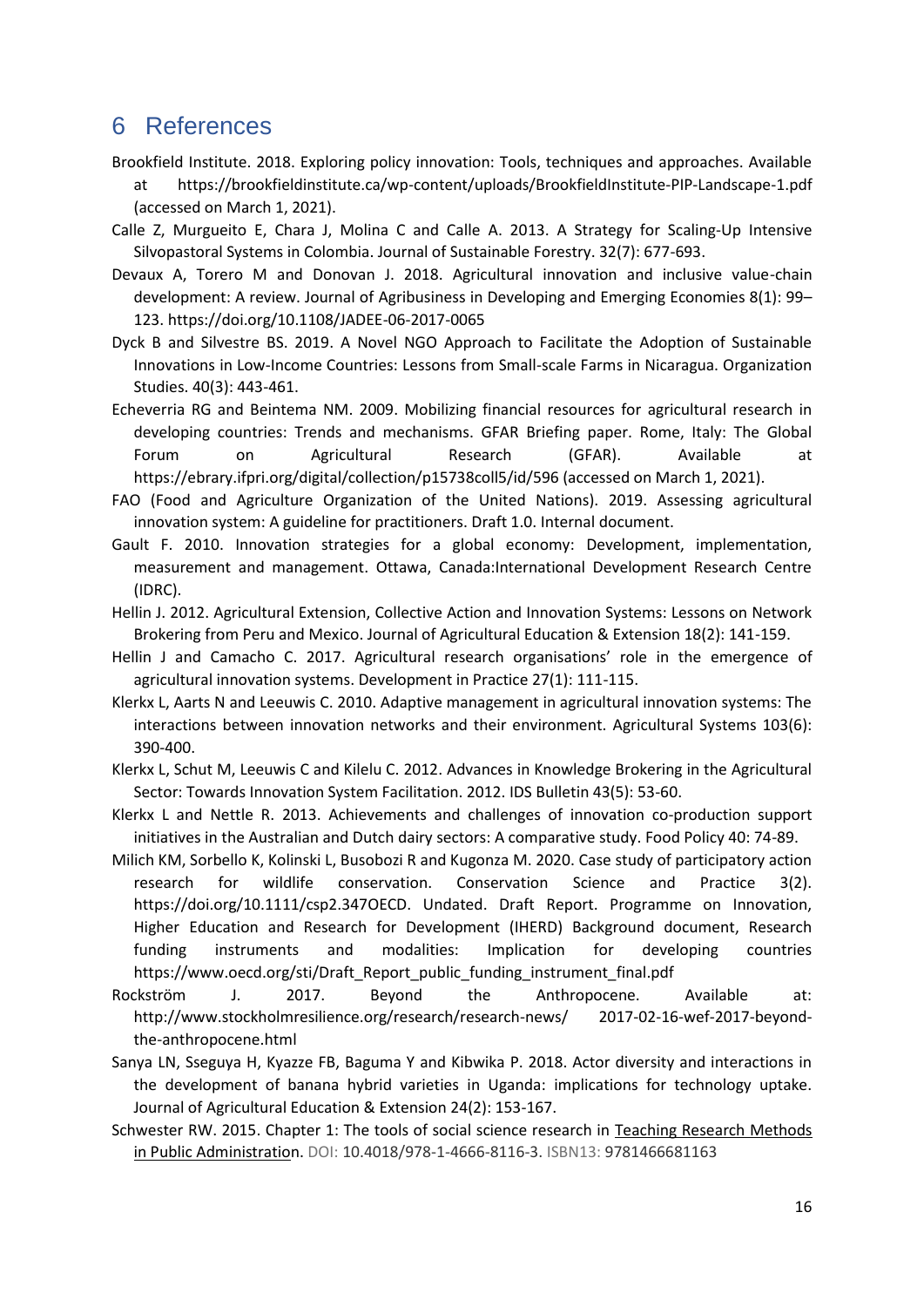- Taylor K. 2021. An analysis of the entrepreneurial institutional ecosystems supporting the development of hybrid organizations: The development of cooperatives in the U.S. Journal of Environmental Management 286.
- Young LJ, Hyman M and Rater BR. 2018. Exploring a Big Data Approach to Building a List Frame for Urban Agriculture: A Pilot Study in the City of Baltimore. Journal of Official Statistics 34 (2): 323- 340.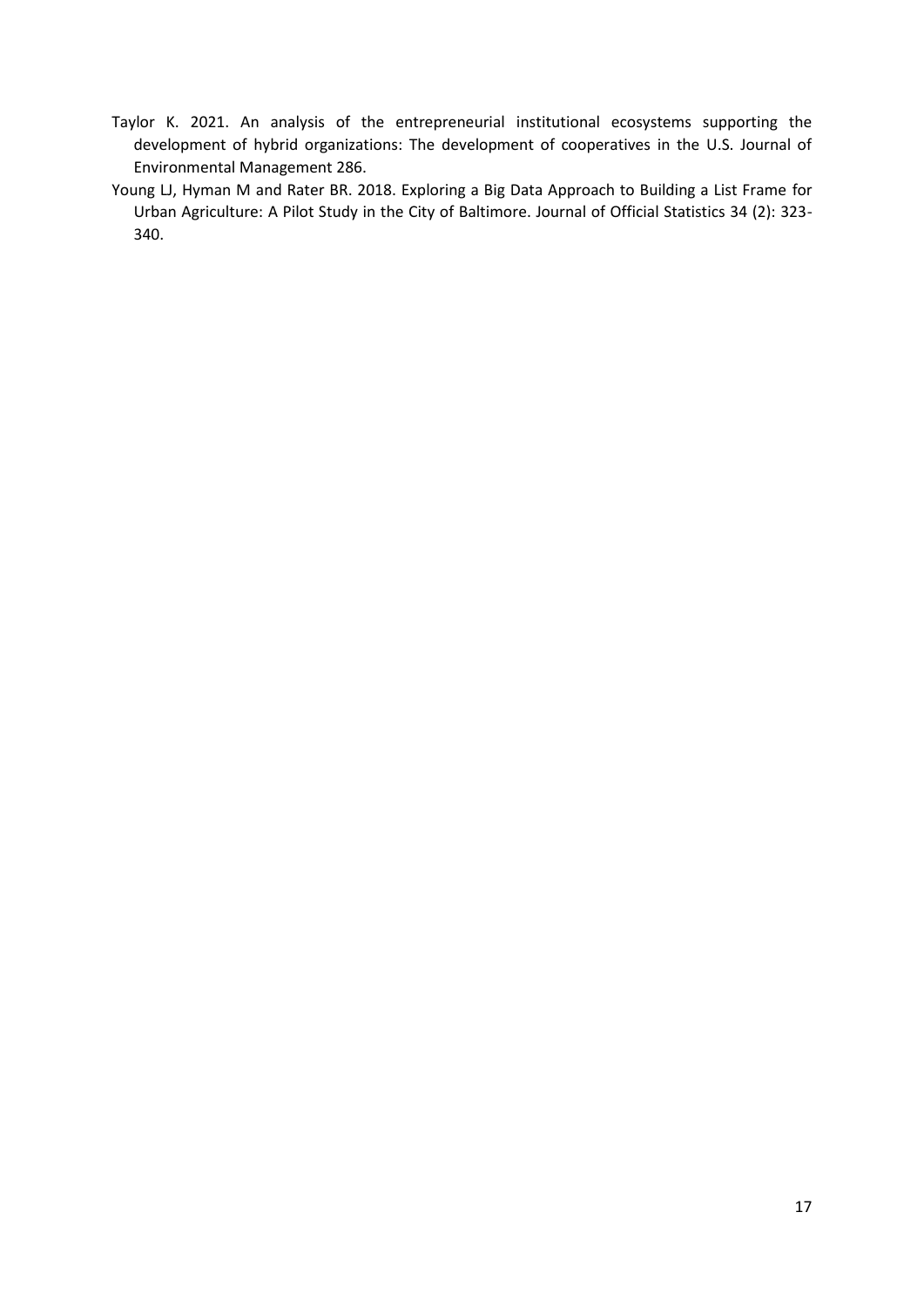| <b>Annexure 1: Glossary</b> |  |  |  |
|-----------------------------|--|--|--|
|-----------------------------|--|--|--|

<span id="page-19-0"></span>

| <b>Name of instrument</b>                | <b>Description (including purpose)</b>                                                                                                                                                                                                                                                                                                                                                                                                                                                                                                                                                                                                                                                                                                                                                                                                                                                                                                                                                                                     | Similar terms used                                                                                                                  | Reference                                                                                                                                                                                                                                                                                                                                                     |
|------------------------------------------|----------------------------------------------------------------------------------------------------------------------------------------------------------------------------------------------------------------------------------------------------------------------------------------------------------------------------------------------------------------------------------------------------------------------------------------------------------------------------------------------------------------------------------------------------------------------------------------------------------------------------------------------------------------------------------------------------------------------------------------------------------------------------------------------------------------------------------------------------------------------------------------------------------------------------------------------------------------------------------------------------------------------------|-------------------------------------------------------------------------------------------------------------------------------------|---------------------------------------------------------------------------------------------------------------------------------------------------------------------------------------------------------------------------------------------------------------------------------------------------------------------------------------------------------------|
| Challenge fund                           | A challenge fund is an innovative and versatile funding instrument for<br>channelling public funds for development. These (donor) funds are allocated<br>for a specific purpose and uses competition amongst organisations as the<br>leading principal for disbursement. The purpose for the challenge fund is to<br>financially support / test innovative, socially worthwhile projects to improve<br>market outcomes. Innovation carries risk, one of the challenge fund's main<br>goals is to hedge against loss, promote innovation and, in doing so, increase<br>access and choice for the poor. In order to ensure that the public funds are<br>used befittingly, a recipient of the fund has to match a certain percentage of<br>the grant with their own funds, promoting ownership and commitment.<br>Partnerships between the private and public sectors are forged to ultimately<br>provide local solutions to local problems.                                                                                  |                                                                                                                                     | Pompa, C., 2013. Understanding<br>challenge funds. ODI, London. UK.                                                                                                                                                                                                                                                                                           |
| based<br>Results<br>funding<br>contracts | Results-based approaches (RBA) are relatively recent developments and are<br>seen as innovative financial instruments that offer payment once certain<br>pre-defined actions have been taken or results / outputs have been<br>delivered. RBA promises to incentivise greater aid effectiveness while<br>documenting development progress. A contract is used to define the desired<br>results and then link funding to performance indicators. They offer a range<br>of advantages over other funding instruments in that they include a greater<br>focus on results, have better accountability systems and improved<br>incentives. RBAs can also be used as a tool for accelerating innovation and<br>leveraging additional resources from the private sector. This approach<br>however, has not been widely applied in the agricultural sector due to a<br>number of challenges, namely; lack of control over the result (influenced by<br>external conditions), measuring trends in production can only occur after a | • Results-based aid<br>• Results-based<br>finance<br>• Development<br>impact bond<br>• Cash on delivery<br>• Payments by<br>results | Janus, Heiner & Holzapfel, Sarah.<br>(2017). Introducing Results-based<br>Approaches<br>in<br>Agriculture:<br>Challenges and Lessons.<br>Janus, H. and Holzapfel, S., 2016.<br>Results-based<br>approaches<br>in<br>what<br>agriculture:<br>is<br>the<br>potential? Deutsches Institut für<br><b>Entwicklungspolitik</b><br><b>Discussion</b><br>Paper, (25). |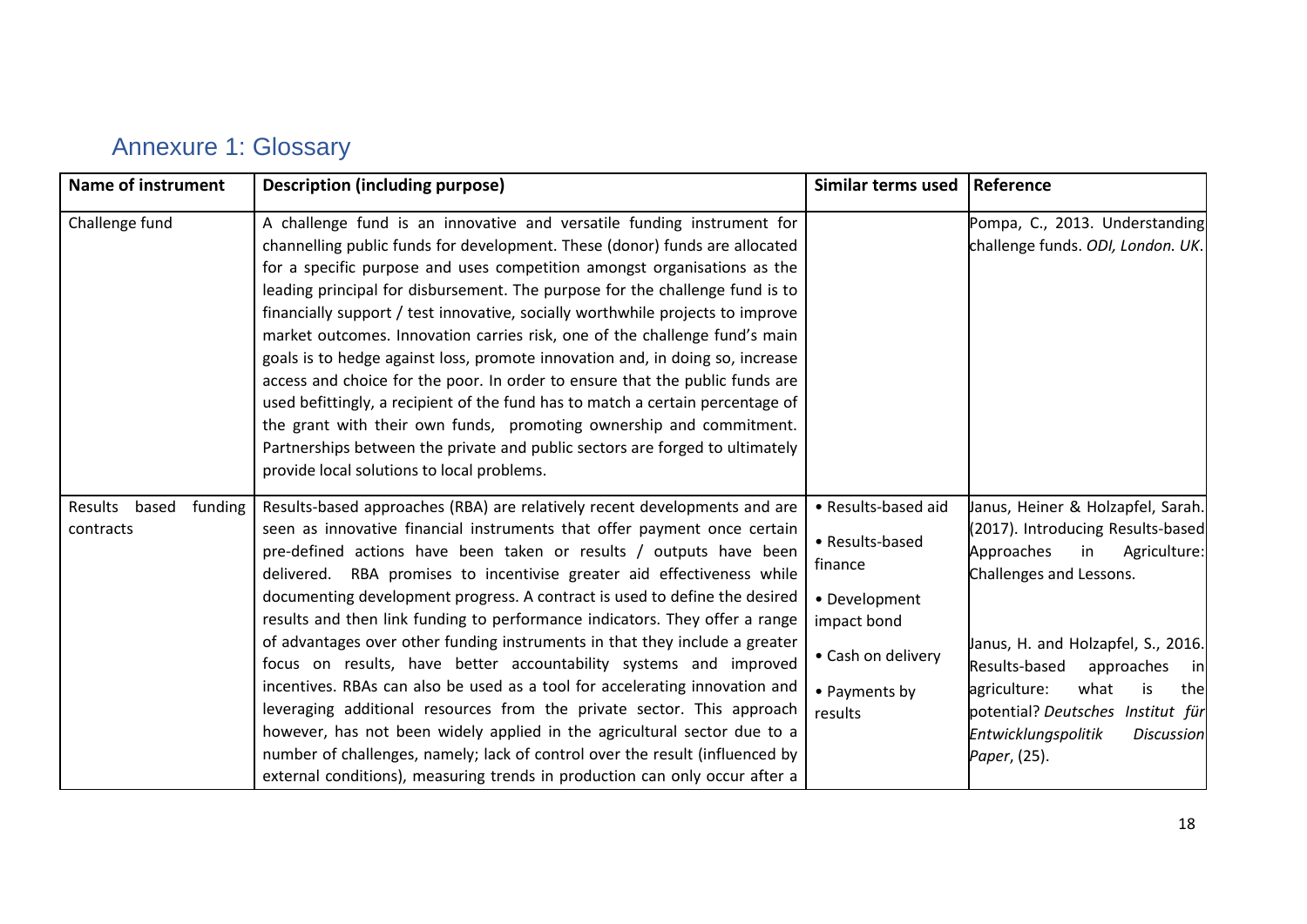|                                           | number of years, and competition with the private sector can influence<br>market forces.                                                                                                                                                                                                                                                                                                                                                                                                                                                                                                                                                                                                                                                                                                                                                                                                                                                                                                                                  |                                      |                                                                                                                                                                                                                                                                                                                                                                         |
|-------------------------------------------|---------------------------------------------------------------------------------------------------------------------------------------------------------------------------------------------------------------------------------------------------------------------------------------------------------------------------------------------------------------------------------------------------------------------------------------------------------------------------------------------------------------------------------------------------------------------------------------------------------------------------------------------------------------------------------------------------------------------------------------------------------------------------------------------------------------------------------------------------------------------------------------------------------------------------------------------------------------------------------------------------------------------------|--------------------------------------|-------------------------------------------------------------------------------------------------------------------------------------------------------------------------------------------------------------------------------------------------------------------------------------------------------------------------------------------------------------------------|
| Farmer driven innovation<br>support funds | agricultural innovation<br>driven<br>Farmer<br>grants<br>aim to<br>support<br>research/learning and experimentation on key constraints in farmers'<br>agricultural systems. The grant can therefore be used for service providers<br>such as input providers, NGOs or community-based organisations. Farmer-<br>led innovation supports funds are unique in that the grant can be financially<br>or logistically managed by a third part (and not only the farmer). The essence<br>of this type of grant is that the farmer leads the experimentation in<br>developing innovative ways to solve constraints faced with on a daily basis<br>(of which some constraints are only noticeably by farmers). Participation of<br>farmer organisations in the governance (e.g. members sitting on decision-<br>making boards) of the grant improves the overall effectiveness of reaching<br>smallholder farmers who often get side-lined in traditional<br>government/private interventions.                                    | • Farmer innovation<br>support funds | Ton G, de Grip K, Klerkx L, Rau<br>M-L, Douma M, Friis-Hansen E,<br>Triomphe B, Waters-Bayer A,<br>Wongtschowski<br>M.<br>(2013).<br>Effectiveness of innovation grants<br>smallholder<br>agricultural<br>to<br>explorative<br>producers:<br>an<br>systematic review. EPPI-Centre,<br>Social Science Research Unit,<br>Institute of Education, University<br>of London. |
| Innovation funds/grants                   | Innovation grants are used in countries around the world to stimulate the<br>private sector and farmers to engage in activities related to technology<br>generation, technology dissemination and innovation.<br>Agricultural<br>innovation have developed as a co-evolutionary process combining<br>technological, social, economic and institutional change. Grants for<br>agricultural innovation have been designed to address limitations in the<br>innovation system. It is acknowledged that much of the innovation relevant<br>to smallholders happens informally (outside of research institutions), which<br>is why there is a strong need for not only financial support (at research<br>institutes) but also research approaches to support experimentation for and<br>by smallholder producers. Innovation grant funds for smallholder farmers<br>are becoming a promising avenue for agricultural innovation and are seen to<br>stimulate smallholders to be more pro-active and critical towards research. | • Grant scheme<br>• Research fund    | Ton G, de Grip K, Klerkx L, Rau M-<br>Douma M, Friis-Hansen E,<br>Triomphe B, Waters-Bayer A,<br>Wongtschowski<br>M.<br>(2013).<br>Effectiveness of innovation grants<br>smallholder<br>agricultural<br>to<br>producers:<br>explorative<br>an<br>systematic review. EPPI-Centre,<br>Social Science Research Unit,<br>Institute of Education, University<br>of London.   |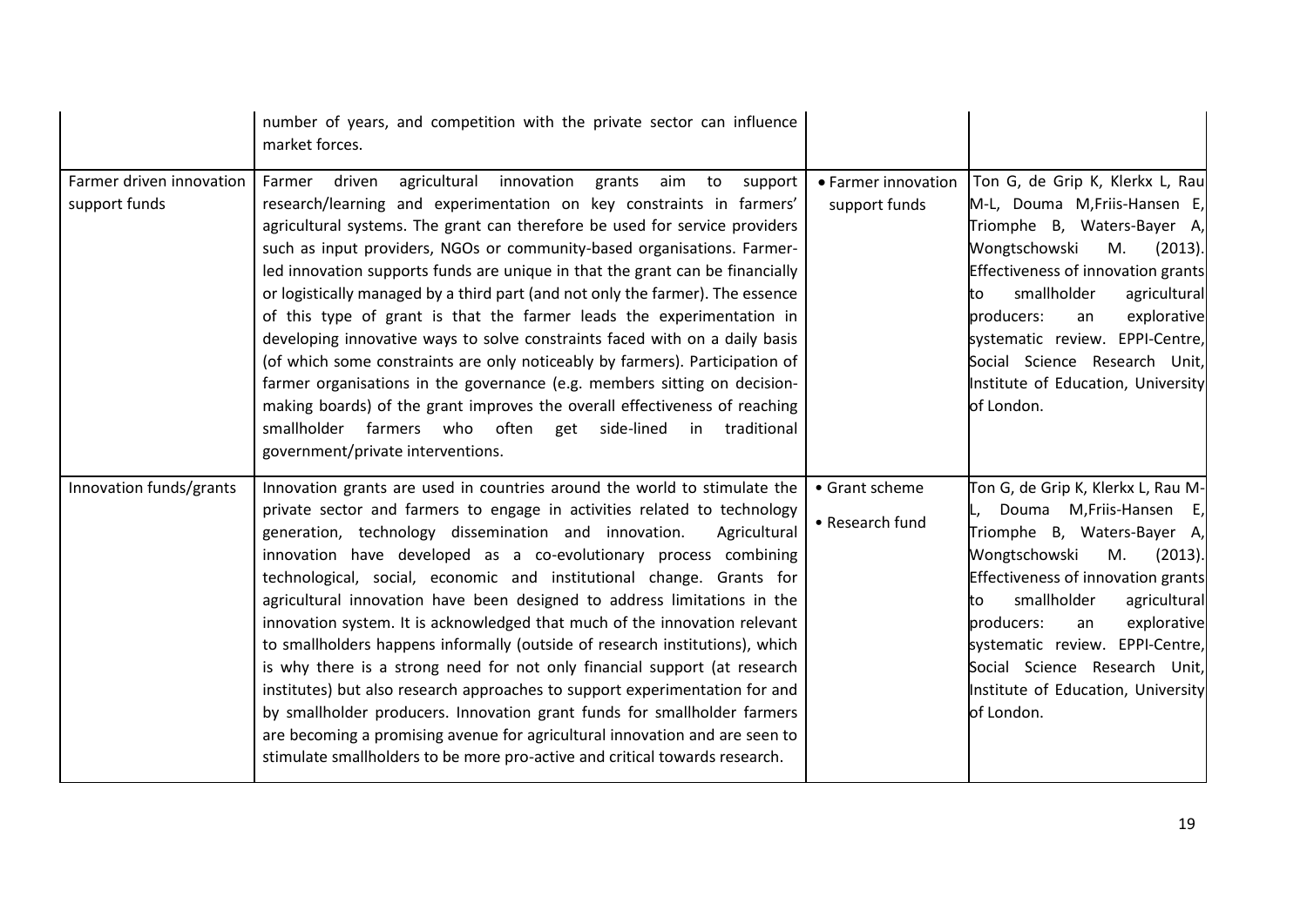| Prizes                   | Provision of research prizes is a financial incentive that induces change<br>through innovation and competition. Prizes are offered to recipients in the<br>form of awards for meeting a pre-specified technical criteria (pre-<br>commitment). The prize is often awarded to the one who solves a problem<br>first or most effectively met the challenge. Prizes and awards aim to reward<br>and disseminate innovative and sustainable initiatives. The prizes are often<br>financial contributions, but can also take the form of sponsored equipment,<br>technical assistance or educational resources.                                                                                                                                                                       | • Research prizes<br>• Awards<br>• Innovation<br>inducement prize | William.<br>(2005).<br>Masters,<br>Research prizes: A new kind of<br>incentive for innovation in African<br>agriculture. Int. J. Biotechnology<br>Int. J. Biotechnology. 7. 195-211.<br>10.1504/IJBT.2005.006454. |
|--------------------------|-----------------------------------------------------------------------------------------------------------------------------------------------------------------------------------------------------------------------------------------------------------------------------------------------------------------------------------------------------------------------------------------------------------------------------------------------------------------------------------------------------------------------------------------------------------------------------------------------------------------------------------------------------------------------------------------------------------------------------------------------------------------------------------|-------------------------------------------------------------------|-------------------------------------------------------------------------------------------------------------------------------------------------------------------------------------------------------------------|
|                          |                                                                                                                                                                                                                                                                                                                                                                                                                                                                                                                                                                                                                                                                                                                                                                                   |                                                                   | Gould, C., Brown, C. and Stott, C.,<br>2020. Evaluating the results of<br>innovation<br>prizes<br>for<br>development: Reflections<br>and<br>recommendations<br>from<br>practice. Ideas to Impact, UK.             |
| Insurance for innovation | Insurance innovation should be seen as a policy instrument that alleviates<br>the risk to producers often associated with using unknown or new<br>technologies. By providing such insurance, producers particularly small<br>farmers, are encouraged to adopt innovations which often carries the higher<br>risk. Insurance offers a plan to safeguard the farmers against unsuccessful<br>innovations, similar to that of crop insurance (protection against weather,<br>insects and disease risks). An insurance plan is developed to encourage<br>farmers to increase their production and income whilst ensuring some<br>minimum income should their crop fail. These plans could also be<br>incentivised, whereby an increased income can be earned for increased<br>yields. | • Insurance plan                                                  | Herdt, R.W. and Dehn, M.M.,<br>1978. Insurance for small farmers<br>to encourage innovation. The<br>Bangladesh Development Studies,<br>pp.191-200.                                                                |
| Innovation platforms     | Innovation platforms are used as a means of bringing a variety of<br>stakeholders (representing various organisations) together to identify and<br>resolve common problems. These groups can also be used to develop a<br>vision and achieve specific goals, identify opportunities and transfer                                                                                                                                                                                                                                                                                                                                                                                                                                                                                  | • Concentration and<br>Innovation group<br>• Innovation           | Tui, S.H.K., Adekunle, A., Lundy,<br>M., Tucker, J., Birachi, E., Schut,<br>M.<br>L.W.A.,<br>and<br>Klerkx,<br>2013. What<br>innovation<br>are                                                                    |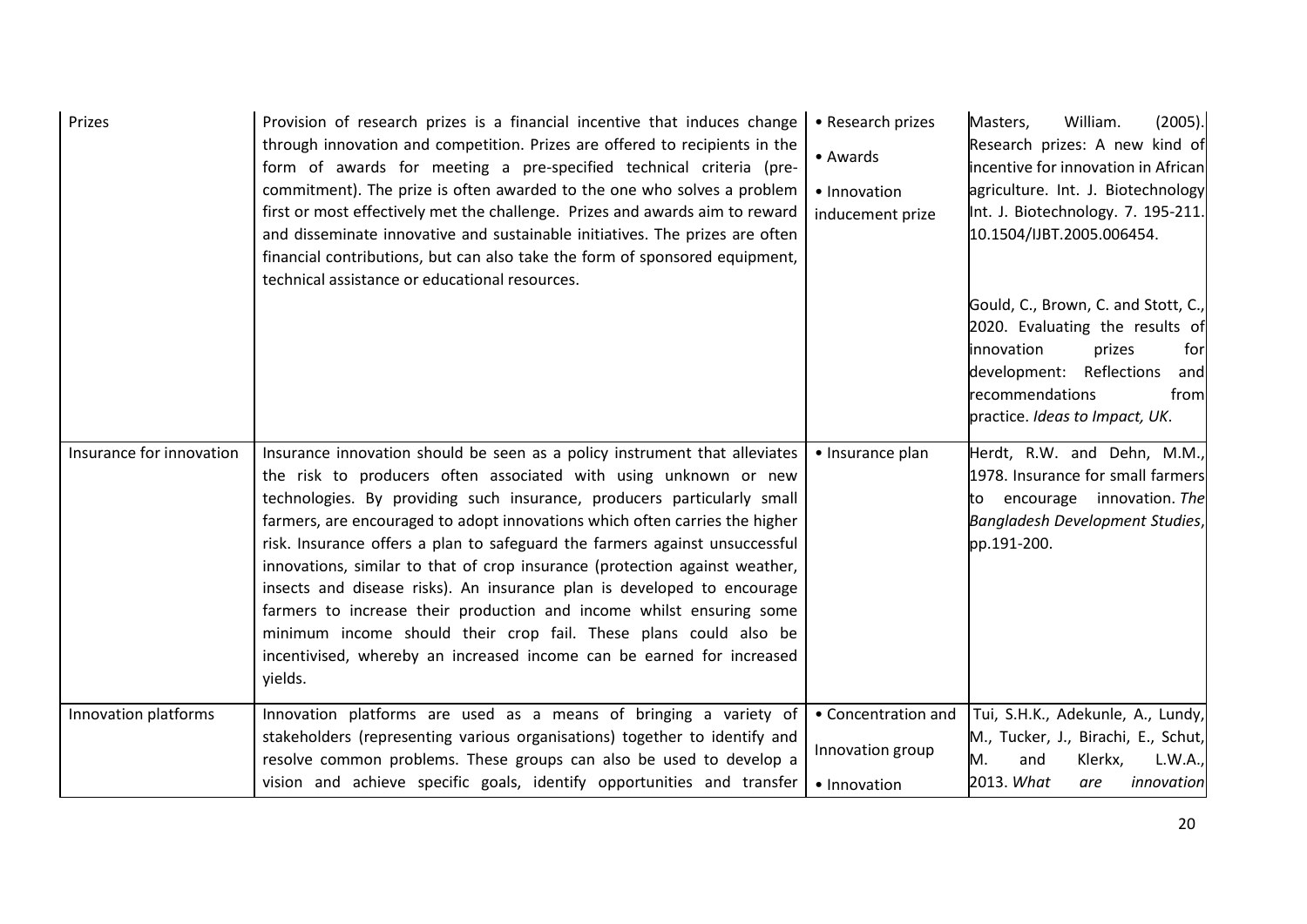|                                | knowledge and inspire change. The outputs of these platforms are usually<br>activities that are designed and implemented through the platform or<br>coordinated by members within. Members can range from farmers, traders,<br>food processors to researchers and government officials. Innovation<br>platforms are used by the private sector to gather data and improve<br>networking amongst key stakeholders i.e. economic sector. Innovation<br>platforms tend to be used by the agricultural sector quite often because<br>agricultural issues are often very complex and involve a variety of<br>stakeholders and varying scales. By bringing the stakeholders together,<br>innovation platforms allow concerns to be identified and addressed more<br>effectively. | network<br>• Innovation<br>coalition<br>• Innovation<br>configuration<br>· Multi-stakeholder<br>platform | platforms? (No. 1). ILRI.                                                                                                                                                                                                                                                             |
|--------------------------------|----------------------------------------------------------------------------------------------------------------------------------------------------------------------------------------------------------------------------------------------------------------------------------------------------------------------------------------------------------------------------------------------------------------------------------------------------------------------------------------------------------------------------------------------------------------------------------------------------------------------------------------------------------------------------------------------------------------------------------------------------------------------------|----------------------------------------------------------------------------------------------------------|---------------------------------------------------------------------------------------------------------------------------------------------------------------------------------------------------------------------------------------------------------------------------------------|
| Innovation hubs                | These hubs enable collaboration amongst its members whilst supporting<br>knowledge creation for the stimulation and strengthening of businesses and<br>projects. Additionally, they have been noted to build flexible and dynamic<br>collaborative communities with entrepreneurial individuals to achieve<br>innovations. In a developmental context, innovation hubs have been framed<br>as supporting a digital and mobile boom in the African continent by filling a<br>gap amongst academic and private sector players in which technology<br>innovation needs to spur economic growth.                                                                                                                                                                               | · Innovation labs<br>· Incubators<br>• Co-working spaces                                                 | Jiménez, A. and Zheng, Y., 2017,<br>May. A spatial perspective of<br>innovation and development:<br>Innovation hubs in Zambia and<br>UK.<br>In International<br>the<br>Conference on Social Implications<br>of Computers in Developing<br>Countries (pp. 171-181). Springer,<br>Cham. |
| Farmer<br>research<br>networks | Farmer research networks are an association of farmer groups, working<br>together with research and development organisations to facilitate access to<br>technical, institutional and financial support, which engages in research and<br>is networked so as to share information and data. These groups aim to<br>enhance farmers' access to new and old options in a scalable manner, whilst<br>supporting a systematic learning process that allows insights on the<br>interactions of options and contexts to be derived.                                                                                                                                                                                                                                              |                                                                                                          | R.,<br>Coe,<br>$\overline{R}$ .<br>Nelson,<br>and<br>Haussmann, B.I., 2019. Farmer<br>research networks as a strategy<br>for matching diverse options and<br>smallholder<br>contexts<br>in<br>agriculture. Experimental<br>Agriculture, 55(S1), pp.125-144.                           |
| Living labs                    | The Living labs concept can be described as a research methodology for<br>sensing, prototyping, validating and refining complex solutions in multiple                                                                                                                                                                                                                                                                                                                                                                                                                                                                                                                                                                                                                      |                                                                                                          | Arabska, E., Shopova, I. and<br>Dimitrova, V., 2014. Living labs in                                                                                                                                                                                                                   |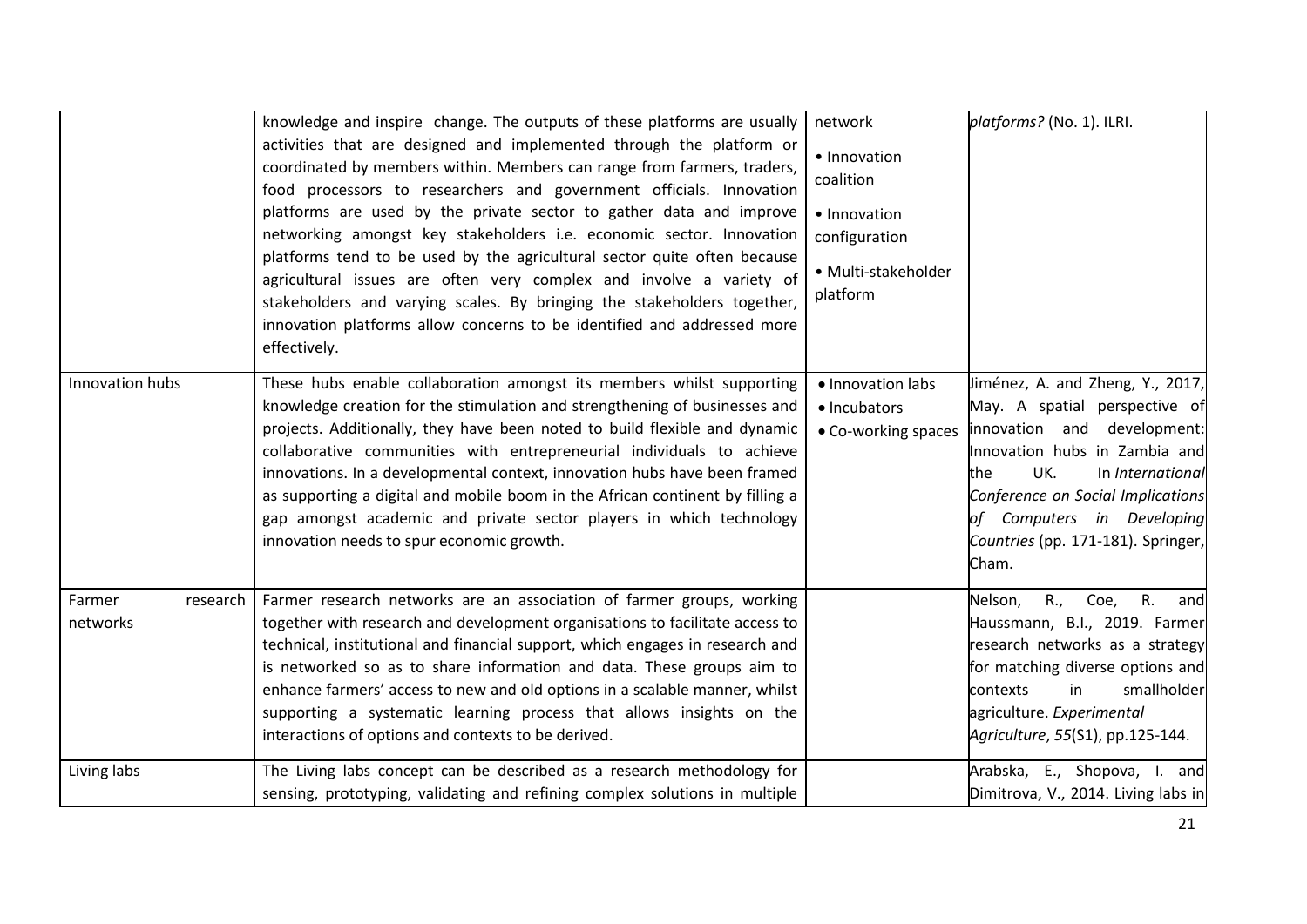|                                          | and evolving real life contexts (Mabrouki et al., 2010). However, other<br>academics have defined them as open innovation infrastructures shared by<br>several stakeholders which provide a novel approach to foster innovative<br>thinking within a user-centric environment (French et al., 2013).<br>These labs aim to support actors such as SMEs by offering a neutral arena<br>where stakeholders can meet and co-develop innovations in real-world<br>contexts. They have also been noted to promote an alternative innovation<br>paradigm in which the end-user's role shifts from research object to a pro-<br>active position where user communities are co-creators of product and<br>service innovations.<br>According to Nyström et al. (2014), "Living labs can be defined as physical<br>regions or virtual realities where stakeholders form public-private-people<br>partnerships (4Ps) of firms, public agencies, universities, institutes, and users<br>that collaborate to create, prototype, validate, and test new technologies,<br>services, products, and systems in real-life contexts". Nyström et al. (2014)<br>describes the labs as enabler for users to shape innovation in their daily real-<br>life environments by not only acting as sources of information, but also<br>testers, developers, and designers of innovation on an equal basis with the<br>others in the living lab. | integrated<br>agriculture<br>and<br>activities:<br>tourism<br><b>Driving</b><br>innovation for sustainable rural<br>development. Zeszyty Naukowe<br>Małopolskiej<br>Wyższej<br>Szkoły<br>Ekonomicznej w Tarnowie, 25(2),<br>pp.27-35.<br>Nyström, A.G., Leminen, S.,<br>Westerlund, M. and Kortelainen,<br>M., 2014. Actor roles and role<br>patterns influencing innovation in<br>living labs. Industrial Marketing<br>Management, 43(3), pp.483-495. |
|------------------------------------------|---------------------------------------------------------------------------------------------------------------------------------------------------------------------------------------------------------------------------------------------------------------------------------------------------------------------------------------------------------------------------------------------------------------------------------------------------------------------------------------------------------------------------------------------------------------------------------------------------------------------------------------------------------------------------------------------------------------------------------------------------------------------------------------------------------------------------------------------------------------------------------------------------------------------------------------------------------------------------------------------------------------------------------------------------------------------------------------------------------------------------------------------------------------------------------------------------------------------------------------------------------------------------------------------------------------------------------------------------------------------------------------------------------------------|--------------------------------------------------------------------------------------------------------------------------------------------------------------------------------------------------------------------------------------------------------------------------------------------------------------------------------------------------------------------------------------------------------------------------------------------------------|
| Farmer field schools (for<br>innovation) | Farmer field schools are an education and extension approach which utilises<br>a participatory method of learning, technology development, dissemination,<br>experiential learning, and a group approach to facilitate farmers in making<br>decisions, solving problems, and learning new techniques.<br>According to Waddington and White (2014), farmer field schools' function as<br>a special approach that uses elements of pedagogy and social capital to<br>influence agricultural practices, and includes a growing emphasis on<br>empowerment.                                                                                                                                                                                                                                                                                                                                                                                                                                                                                                                                                                                                                                                                                                                                                                                                                                                             | Davis, K., Nkonya, E., Kato, E.,<br>Mekonnen, D.A., Odendo, M.,<br>Miiro, R. and Nkuba, J., 2012.<br>Impact of farmer field schools on<br>agricultural<br>productivity and<br>poverty in East Africa. World<br>development, 40(2), pp.402-413.<br>Waddington, H. and White, H.,                                                                                                                                                                        |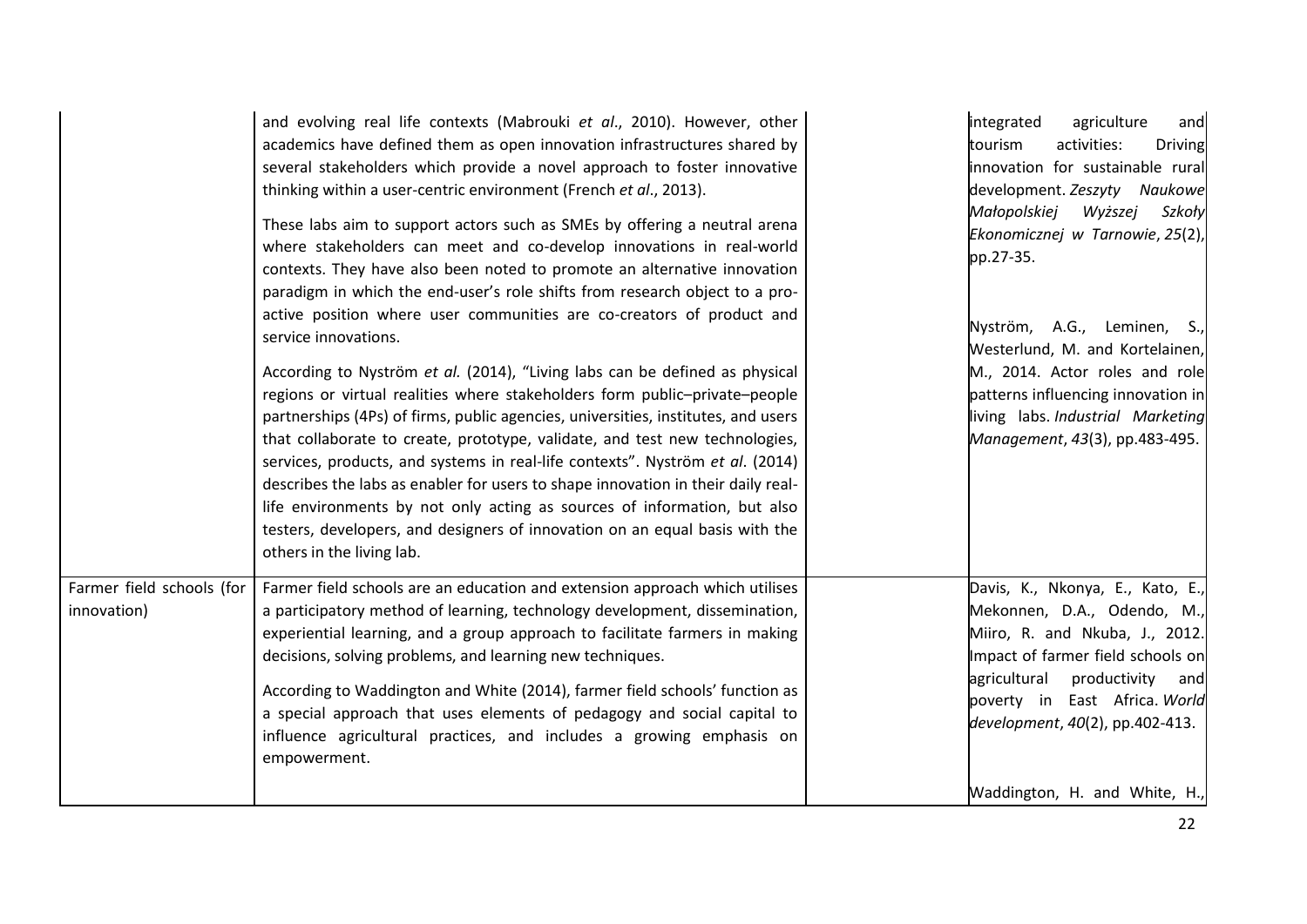|                                             |                                                                                                                                                                                                                                                                                                                                                                                                                                                                                                                                                                                                                                                                                                                                                                                                                                                                                                                               | 2014. Farmer field schools. From<br>Agricultural Extension to Adult<br>Education. Systematic Review<br>Summary, 1.                                                                                                              |
|---------------------------------------------|-------------------------------------------------------------------------------------------------------------------------------------------------------------------------------------------------------------------------------------------------------------------------------------------------------------------------------------------------------------------------------------------------------------------------------------------------------------------------------------------------------------------------------------------------------------------------------------------------------------------------------------------------------------------------------------------------------------------------------------------------------------------------------------------------------------------------------------------------------------------------------------------------------------------------------|---------------------------------------------------------------------------------------------------------------------------------------------------------------------------------------------------------------------------------|
| Value chain development<br>(for innovation) | The term "value chain" can be described as the sequence of interlinked<br>agents and markets that transforms inputs and services into products with<br>attributes that consumers are prepared to purchase. Within this context,<br>value chain development refers to a type of intervention that aims to<br>address poverty through improved linkages between businesses and poor<br>households within a value chain. The concept represents an important<br>change in thinking about development and the relationships among<br>agricultural producers, traders, processors, and consumers.<br>Value chain development for innovation can be seen as a process by which<br>individuals or organisations master and implement the design and<br>production of goods and services that are new to them, irrespective of<br>whether they are new to their competitors, their country, or the world<br>(World Bank, 2012, p. 2). | Devaux, A., Torero, M., Donovan,<br>and Horton, D., 2018.<br>Agricultural<br>innovation<br>and<br>inclusive<br>value-chain<br>development: a review. Journal<br>of Agribusiness in Developing and<br><b>Emerging Economies.</b> |
| Incubators                                  | Incubators stimulate and manage the flow of knowledge and technology<br>amongst universities, research and development institutions, companies and<br>markets; they facilitate the creation and growth of innovation-based<br>companies through incubation and spin-off processes; and provide other<br>value-added services together with high quality space and facilities. They<br>function as the bridge between universities, research and companies and are<br>seen as the 'translators' of the often-different language and different<br>interests of the academics and the entrepreneurs (Monkman, 2010).<br>Agribusiness incubators are institutions which seek to turn barriers into<br>opportunities, to harness knowledge and information infrastructures as<br>underlying mechanisms to encourage demand-driven research and for-profit                                                                          | Ozor, N., 2013. The role of<br>agribusiness<br>innovation<br>incubation<br>Africa's<br>for<br>development. African Journal of<br>Science, Technology, Innovation<br>and Development, 5(3), pp.242-<br>249.                      |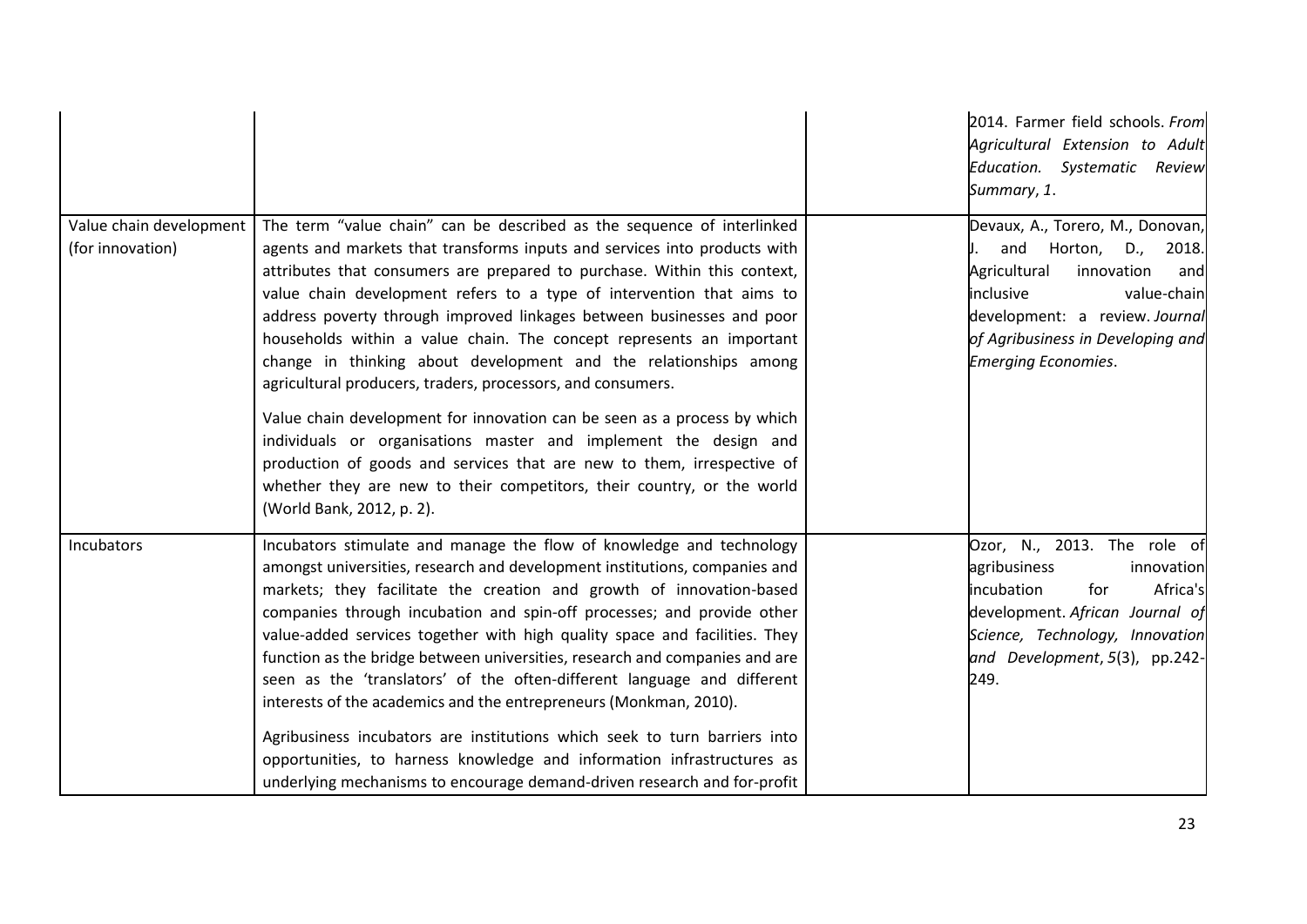|                                       | entrepreneurship.                                                                                                                                                                                                                                                                                                                                                                                                                                                                                                                                                                                                                                                                                                                                                                                                                                                                                                                                                                                                                                                                                                                                                                   |                                              |                                                                                                                                                                                                                                                                                                                                                                                                                                                                                                             |
|---------------------------------------|-------------------------------------------------------------------------------------------------------------------------------------------------------------------------------------------------------------------------------------------------------------------------------------------------------------------------------------------------------------------------------------------------------------------------------------------------------------------------------------------------------------------------------------------------------------------------------------------------------------------------------------------------------------------------------------------------------------------------------------------------------------------------------------------------------------------------------------------------------------------------------------------------------------------------------------------------------------------------------------------------------------------------------------------------------------------------------------------------------------------------------------------------------------------------------------|----------------------------------------------|-------------------------------------------------------------------------------------------------------------------------------------------------------------------------------------------------------------------------------------------------------------------------------------------------------------------------------------------------------------------------------------------------------------------------------------------------------------------------------------------------------------|
| Accelerators (and<br>pitch<br>events) | According to some authors (Gliedt et al. 2018; Hausberg and Korreck 2018),<br>accelerators are described as a type of incubator which functions on a<br>significantly smaller scale and with far less institutional support depending<br>on the services they provide to their start-up users.<br>Accelerators are characterised by a much shorter time of their support<br>programs when compared to incubators. They are not designed to provide<br>physical resources or office space over a long period of time for start-ups,<br>are less focused on venture capitalists as next step of finance, and aim to<br>encourage business development through the provision of intensive time-<br>limited support (Miller and Bound 2011; Pauwels et al., 2016).                                                                                                                                                                                                                                                                                                                                                                                                                      | Incubators                                   | Crișan, E.L., Salanță, I.I., Beleiu,<br>I.N., Bordean, O.N. and Bunduchi,<br>R., 2019. A systematic literature<br>accelerators. The<br>review<br>on<br>Journal of Technology Transfer,<br>pp.1-28.                                                                                                                                                                                                                                                                                                          |
| Brokers / intermediaries              | An agricultural broker according to Cai et al. (2011) is defined as, 'a natural<br>person, legal person and other economic organisation who is engaged in<br>intermediary, commission agency or brokerage, in order to promote re-<br>combination of agricultural resources, for the purpose of a commission in the<br>agricultural economic activities'. The agricultural broker often functions in an<br>active, independent middle position and does not possess commodity,<br>instead uses their resources, knowledge, information, capital, networks, and<br>exclusive supply and marketing connections for principal or related parties.<br>In the context of the supermarket supply chain, the agricultural broker<br>functions as the connection between farmers and supermarkets in order to<br>provide an effective long-term supply and demand relationship in which win-<br>win outcomes are archived.<br>As a systematic intermediary, innovation brokers are responsible for building<br>appropriate linkages in agricultural innovations systems, and facilitate the<br>interactions of multiple stakeholders within the innovation system (Klerkx et<br>al., 2009). | • Innovation broker<br>• Agricultural broker | Cai, S.Y., Fang, X., Wang, Z. and<br>Pu, X.J., 2011. Research on Supply<br>Chain Operation of Connecting<br>Agriculture with Supermarkets<br>Based on Agricultural Brokers<br>System. Asian<br>Agricultural<br>Research, 3(1812-2016-143563),<br>pp.107-115.<br>Klerkx, L., Hall, A. and<br>Leeuwis, C., 2009. Strengthening<br>agricultural innovation capacity:<br>innovation<br>brokers the<br>are<br>answer?. International Journal of<br>Agricultural<br>Resources,<br>Governance and Ecology, 8(5-6), |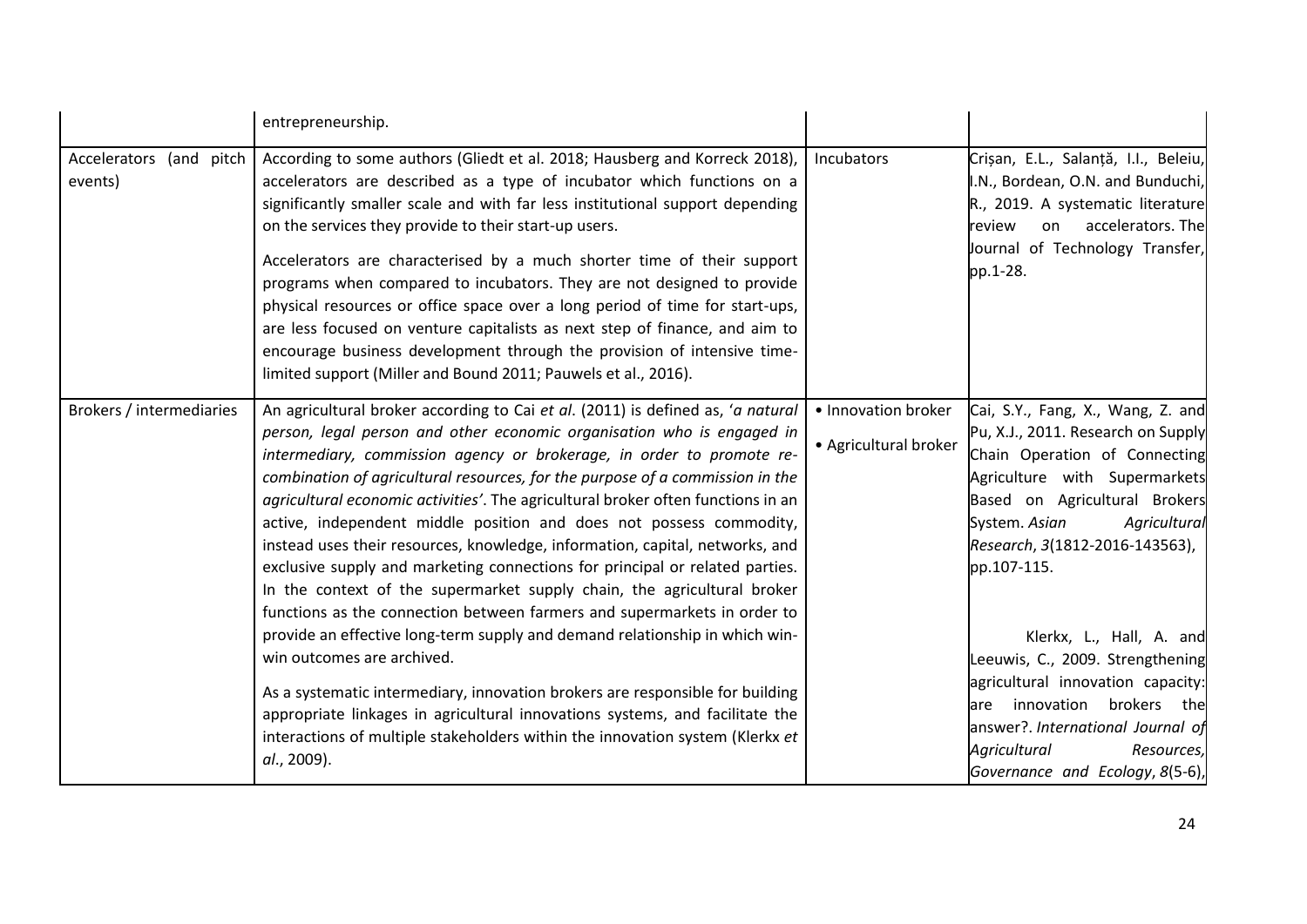|  | 1.409-438.<br>Inn<br>$  -$ |
|--|----------------------------|
|  |                            |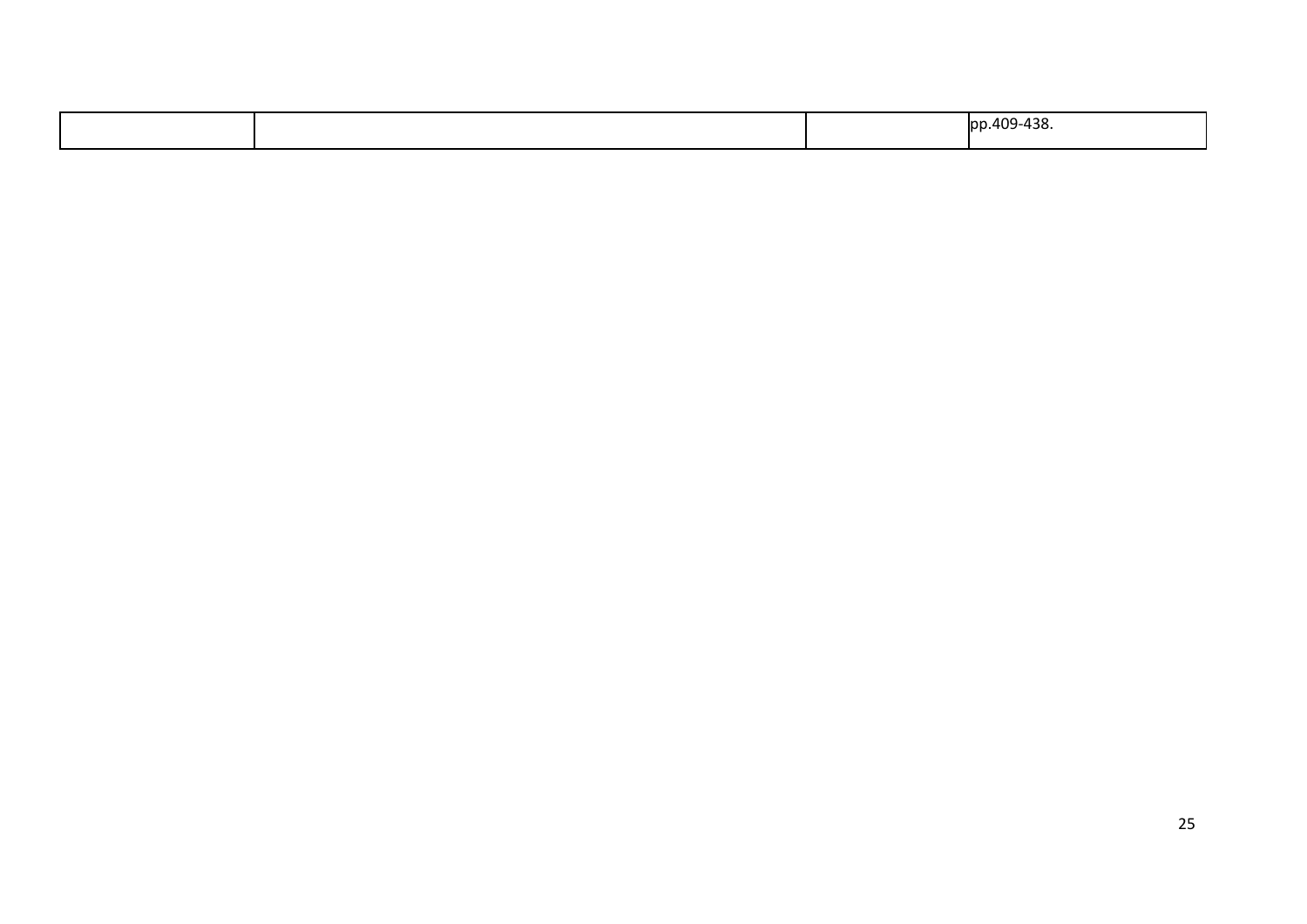## Annexure 2: Websites to be searched for case studies and project reports

<span id="page-27-0"></span>

| Name of organisation                                                | <b>Web address</b>                                | Detail about project documentation                                                                                 |
|---------------------------------------------------------------------|---------------------------------------------------|--------------------------------------------------------------------------------------------------------------------|
| African development bank                                            | https://www.afdb.org/en                           | Selected projects - but would need to look for innovation                                                          |
| Alliance for a green revolution in Africa                           | https://agra.org/                                 | Search for innovation and find calls for innovation grants<br>https://agra.org/resource-library/more-publications/ |
| Asia Pacific Rural and Agricultural Credit<br>Association           | https://www.apraca.org/                           | Various documents in knowledge library                                                                             |
| Australian Centre for International Agricultural<br>Research        | https://www.aciar.gov.au/                         | Indo-pacific region, Project documents                                                                             |
| Belgian development cooperation                                     | https://www.enabel.be/content/enabel-<br>grants   | Some agric projects and some innovation - under Stories                                                            |
| Brazilian Agricultural Research Corporation<br>(Embrapa)            | https://www.embrapa.br/en/international           | Key innovation ecosystems page                                                                                     |
| Canada international development research<br>center                 | https://www.idrc.ca/en                            | Many innovation projects                                                                                           |
| Collaborative Crop research Program                                 | https://www.ccrp.org/                             | Many documented cases - farmer researcher networks plus other                                                      |
| <b>Ford Foundation</b>                                              | https://www.fordfoundation.org/about/libra<br>ry/ | https://www.fordfoundation.org/about/library/                                                                      |
| Fund for innovation and transformation                              | https://fit-fit.ca/                               | https://fit-fit.ca/innovative-solutions/#filter=.agriculture<br>case studies - focus on innovation                 |
| German federal ministry for economic<br>cooperation and development | https://www.giz.de/en/workingwithgiz/134.<br>html | Many innovation projects                                                                                           |
| Global development network                                          | https://www.gdn.int/                              | https://www.gdn.int/global-research-competition                                                                    |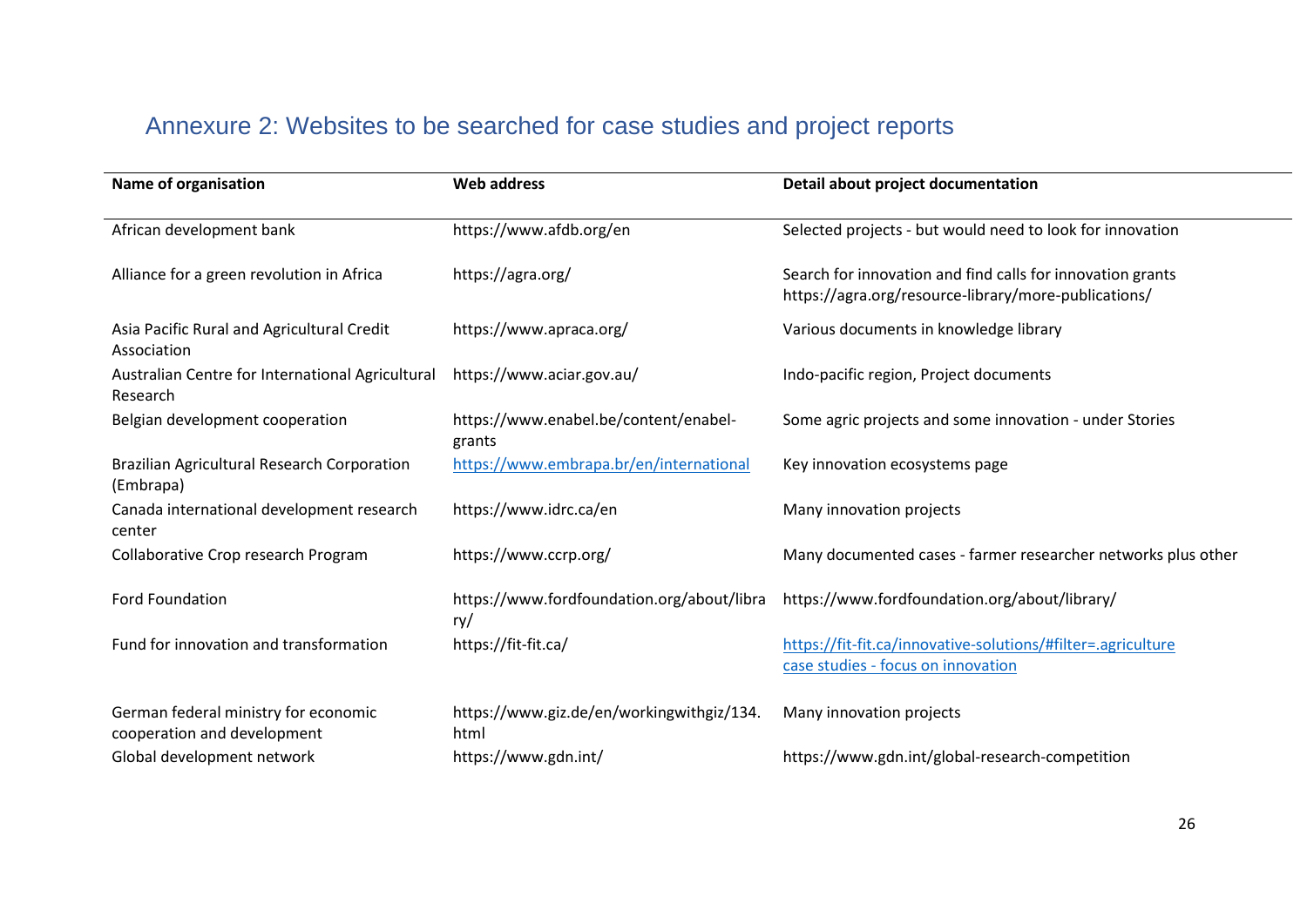# Global environment facility

| Global environment facility                                       | https://www.thegef.org/                                                                                         | Good project info - some funded by UNDP                                                                      |
|-------------------------------------------------------------------|-----------------------------------------------------------------------------------------------------------------|--------------------------------------------------------------------------------------------------------------|
| <b>ICIMOD</b>                                                     | https://www.icimod.org/who-we-are/                                                                              | https://lib.icimod.org/search-guide                                                                          |
| International Fund for Agricultural<br>Development (IFAD)         | https://www.ifad.org/en/web/ioe/home                                                                            | Project evaluation reports, Books and publications                                                           |
| Japan International research center for<br>agricultural sciences  | https://www.jircas.go.jp/en                                                                                     | JIRCAS - Some English publications, Africa and Asia                                                          |
| Misereor                                                          | https://www.misereor.org/                                                                                       | https://www.misereor.org/publications/food-security-and-agriculture                                          |
| Netherlands Ministry of foreign affairs                           | https://www.government.nl/ministries/mini<br>stry-of-foreign-affairs                                            | Can search for agricultural innovation                                                                       |
| South Asian network for development and<br>environmental (SANDEE) | https://www.icimod.org/initiative/sandee-<br>publications/                                                      | https://www.sandeeonline.org/                                                                                |
| Swiss agency for development and<br>cooperation                   | https://www.enterprise-<br>development.org/agency-strategies-and-<br>coordination/switzerland/                  | https://www.eda.admin.ch/dam/deza/en/documents/die-<br>deza/strategie/Leitbild_Privatsektor_2021-2024_EN.pdf |
| <b>Swiss Re Foundation</b>                                        | https://www.swissrefoundation.org/                                                                              | Entrepreneurs for resilience awards; testing micro-insurance schemes -<br>how? Digital innovations           |
| UN Environment progam                                             | https://www.unep.org/                                                                                           | Knowledge repository - can search on agricultural innovation                                                 |
| USA - Africa Development Foundation                               | https://usadf.gov/                                                                                              | Impact stories                                                                                               |
| USA - Inter-American Foundation                                   | https://www.iaf.gov/                                                                                            | Latin America and Caribbean / Grassroots Development Journal                                                 |
| <b>USA Department of Agriculture</b>                              | https://www.fas.usda.gov/programs/scientif<br>ic-cooperation-research-program                                   | Scientific Cooperation Research Program -relevant focal areas                                                |
| <b>Volkswagen Foundation</b>                                      | https://www.volkswagenstiftung.de/en/new<br>s-press/news/innovation-prize-for-two-<br>africa-cooperations%C2%A0 | the German-African Innovation Promotion Prize                                                                |
| World Bank                                                        | https://www.worldbank.org/en/home                                                                               | List of projects - can search on agricultural innovation                                                     |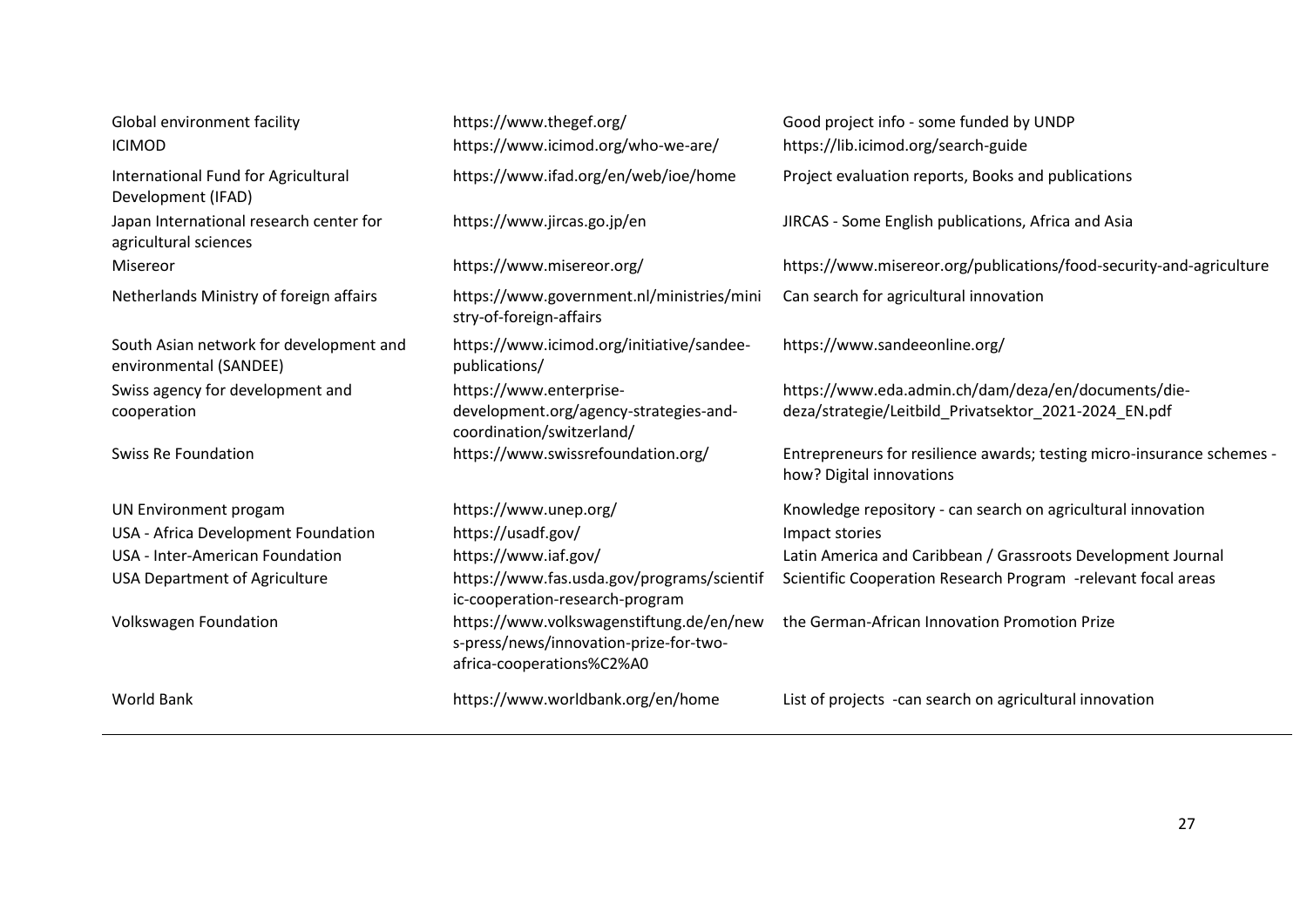## <span id="page-29-0"></span>Annexure 3: Questions for the key informant interviews (draft)

*Introduction to yourself and the CoSAI study*

Have you had any direct experience with using the following instruments to support agricultural innovation?

| <b>Type of instrument</b>                        | Direct use | Knowledge of use |
|--------------------------------------------------|------------|------------------|
|                                                  |            |                  |
| Challenge funds                                  |            |                  |
| Farmer driven innovation support funds           |            |                  |
| Innovation funds/grants                          |            |                  |
| Prizes/awards                                    |            |                  |
| Insurance for innovation                         |            |                  |
| Innovation platforms                             |            |                  |
| Innovation hubs                                  |            |                  |
| Farmer research networks                         |            |                  |
| Living labs                                      |            |                  |
| Farmer field schools                             |            |                  |
| <b>Incubators</b>                                |            |                  |
| Accelerators (and pitch events)                  |            |                  |
| Results based funding contracts (for innovation) |            |                  |
| Brokering / intermediaries (e.g. producer $-$    |            |                  |
| service provide linkages)                        |            |                  |

Please select two instruments that you think are most effective and answer the following questions:

\_\_\_\_\_\_\_\_\_\_\_\_\_\_\_\_\_\_\_\_\_\_\_\_\_\_\_\_\_\_\_\_\_\_\_\_\_\_\_\_\_\_\_\_\_\_\_\_\_\_\_\_\_\_\_\_\_\_\_\_\_\_\_\_\_\_\_\_\_\_\_\_\_\_\_\_\_\_\_\_\_\_ \_\_\_\_\_\_\_\_\_\_\_\_\_\_\_\_\_\_\_\_\_\_\_\_\_\_\_\_\_\_\_\_\_\_\_\_\_\_\_\_\_\_\_\_\_\_\_\_\_\_\_\_\_\_\_\_\_\_\_\_\_\_\_\_\_\_\_\_\_\_\_\_\_\_\_\_\_\_\_\_\_\_ \_\_\_\_\_\_\_\_\_\_\_\_\_\_\_\_\_\_\_\_\_\_\_\_\_\_\_\_\_\_\_\_\_\_\_\_\_\_\_\_\_\_\_\_\_\_\_\_\_\_\_\_\_\_\_\_\_\_\_\_\_\_\_\_\_\_\_\_\_\_\_\_\_\_\_\_\_\_\_\_\_\_

\_\_\_\_\_\_\_\_\_\_\_\_\_\_\_\_\_\_\_\_\_\_\_\_\_\_\_\_\_\_\_\_\_\_\_\_\_\_\_\_\_\_\_\_\_\_\_\_\_\_\_\_\_\_\_\_\_\_\_\_\_\_\_\_\_\_\_\_\_\_\_\_\_\_\_\_\_\_\_\_\_\_ \_\_\_\_\_\_\_\_\_\_\_\_\_\_\_\_\_\_\_\_\_\_\_\_\_\_\_\_\_\_\_\_\_\_\_\_\_\_\_\_\_\_\_\_\_\_\_\_\_\_\_\_\_\_\_\_\_\_\_\_\_\_\_\_\_\_\_\_\_\_\_\_\_\_\_\_\_\_\_\_\_\_ \_\_\_\_\_\_\_\_\_\_\_\_\_\_\_\_\_\_\_\_\_\_\_\_\_\_\_\_\_\_\_\_\_\_\_\_\_\_\_\_\_\_\_\_\_\_\_\_\_\_\_\_\_\_\_\_\_\_\_\_\_\_\_\_\_\_\_\_\_\_\_\_\_\_\_\_\_\_\_\_\_\_

\_\_\_\_\_\_\_\_\_\_\_\_\_\_\_\_\_\_\_\_\_\_\_\_\_\_\_\_\_\_\_\_\_\_\_\_\_\_\_\_\_\_\_\_\_\_\_\_\_\_\_\_\_\_\_\_\_\_\_\_\_\_\_\_\_\_\_\_\_\_\_\_\_\_\_\_\_\_\_\_\_\_ \_\_\_\_\_\_\_\_\_\_\_\_\_\_\_\_\_\_\_\_\_\_\_\_\_\_\_\_\_\_\_\_\_\_\_\_\_\_\_\_\_\_\_\_\_\_\_\_\_\_\_\_\_\_\_\_\_\_\_\_\_\_\_\_\_\_\_\_\_\_\_\_\_\_\_\_\_\_\_\_\_\_ \_\_\_\_\_\_\_\_\_\_\_\_\_\_\_\_\_\_\_\_\_\_\_\_\_\_\_\_\_\_\_\_\_\_\_\_\_\_\_\_\_\_\_\_\_\_\_\_\_\_\_\_\_\_\_\_\_\_\_\_\_\_\_\_\_\_\_\_\_\_\_\_\_\_\_\_\_\_\_\_\_\_

#### **Instrument 1**

Name of instrument: \_\_\_\_\_\_\_\_\_\_\_\_\_\_\_\_\_\_\_

Context in which effective:

Factors to consider (design issues, drawbacks, etc):

Please send any links to relevant documents such as project reports.